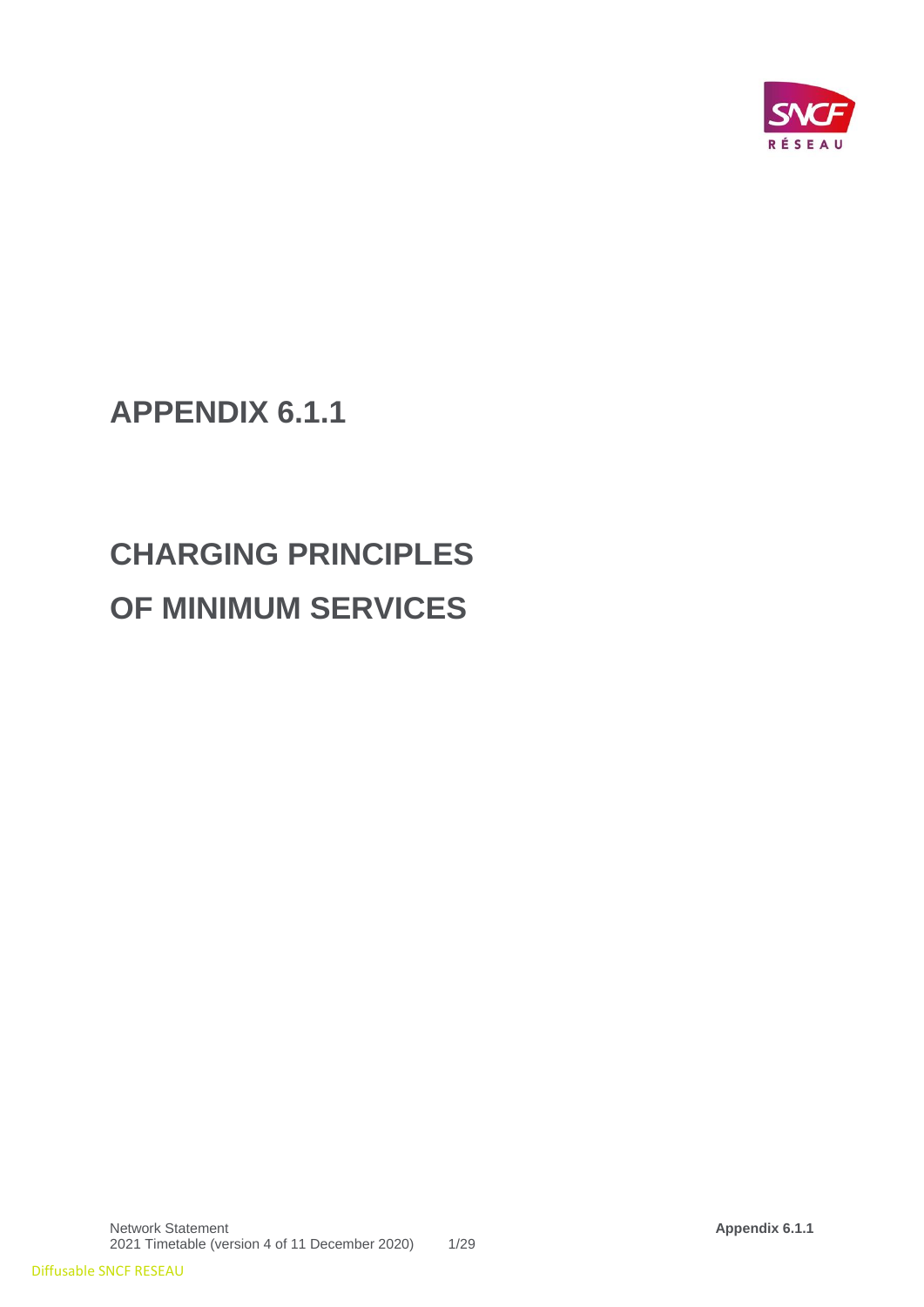# **CONTENTS**

| 2.             | INTERPRETATION AND IMPLEMENTATION OF THE CHARGING PRINCIPLES  5            |
|----------------|----------------------------------------------------------------------------|
|                | 2.1. CHARGES BASED ON THE CDI: THE RUNNING CHARGE (RC), THE ELECTRIC       |
|                |                                                                            |
|                |                                                                            |
|                |                                                                            |
|                |                                                                            |
| 3 <sub>1</sub> |                                                                            |
|                |                                                                            |
|                | 3.2. SPECIFIC CASE OF CHANGE TO THE AMOUNT OF THE RUNNING CHARGE FOR       |
|                | 3.3. CHANGES FOR THE 2021-2023 PERIOD (FOR NON-CONTRACTED AND FREIGHT      |
|                | 3.4. CHANGES FOR THE 2021-2023 PERIOD (FOR STATE AOT CONTRACTED ACTIVITIES |

The information published in Appendix 6.1.1 relating to Chapter 6 of the National Rail Network Statement is intended to explain the process of establishing price scales for minimum services, with regard to the principle and "*the aim(s) of transparency, in particular concerning the description of charging principles, the justification of the links between the costs and charges and the changes in the charges*" 1 .

This appendix therefore provides details on the European and national legal framework for establishing charges and the process for compiling the charges imposed by SNCF Réseau.

The appendix explains the charging principles for the minimum services determined by the regulations. It recalls, in particular, the economic principle for the minimum service charges laid down by Directive 2012/34/EU: the usage charges must be equal to the "*cost directly incurred*" (CDI) as a result of operating the train service. Directive 2012/34/EU nevertheless authorises SNCF Réseau to levy mark-ups if the market can bear this.

This appendix will go on to present the implementation of these charging principles by SNCF Réseau and describe the significant changes made for the 2021 to 2023 timetables.

 1 Item III.18 of ARAF statement No. 2014-001.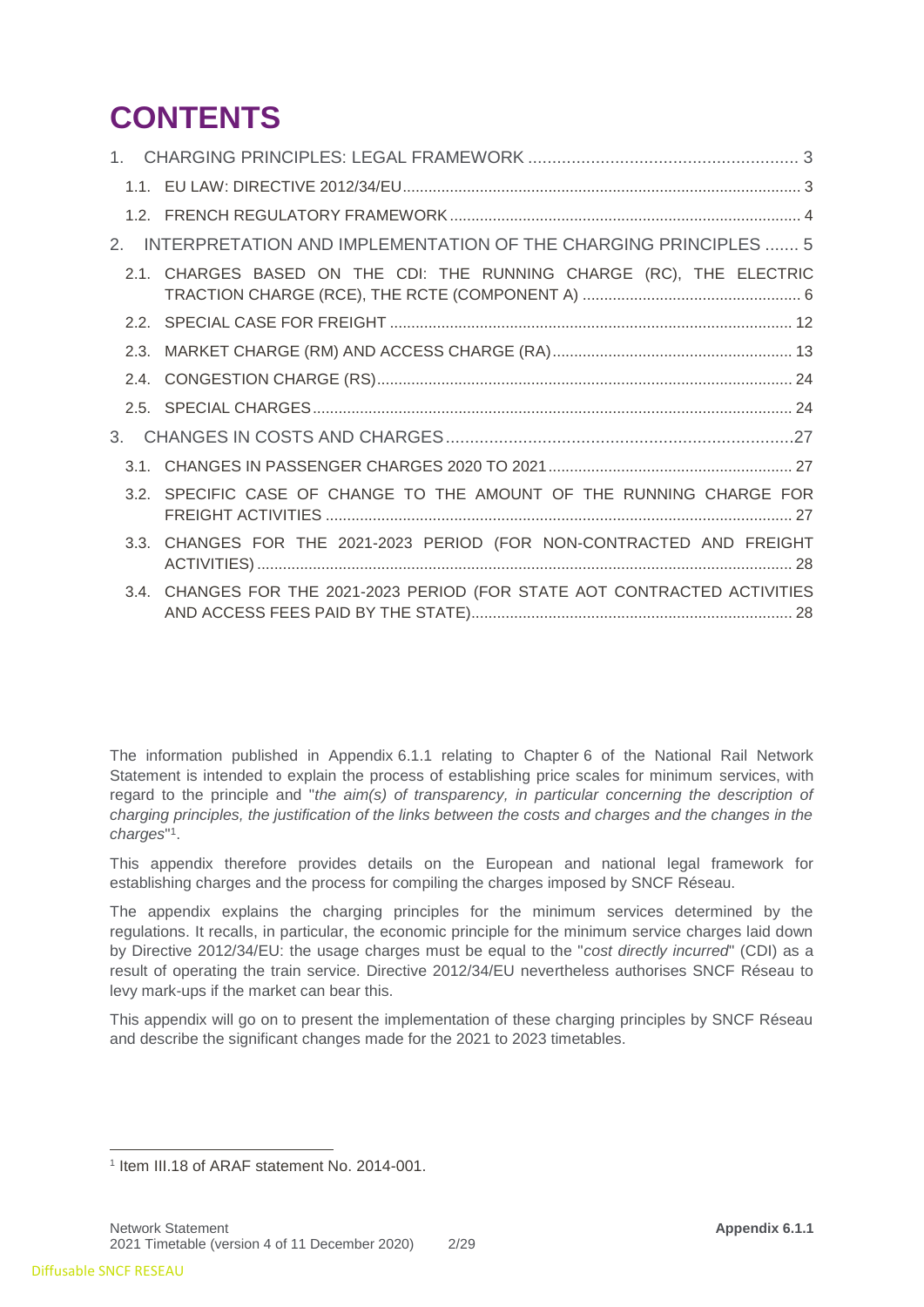# <span id="page-2-0"></span>**1. CHARGING PRINCIPLES: LEGAL FRAMEWORK**

In application of the French legislative and regulatory framework, the charging for use of the national rail network in its entirety is decided by SNCF Réseau<sup>2</sup>, within the framework set up by the State<sup>3</sup>, and, for the minimum service, is subject to the assent of the French Transport Regulation Authority (ART)<sup>4</sup> . According to the provisions of the transport code, ART gives approval on the fixing of infrastructure charges related to the use of the national rail network in consideration of:

- 1° Principles and pricing rules applicable on this network, provided for in [Article L. 2111-25;](https://www.legifrance.gouv.fr/affichCodeArticle.do?cidTexte=LEGITEXT000023086525&idArticle=LEGIARTI000031008285&dateTexte=&categorieLien=id)
- 2° Bearability of pricing developments for the rail transport market, and in view of the competitive position of rail transport in the transport market;
- 3° Contract provisions mentioned in [Article L. 2111-10,](https://www.legifrance.gouv.fr/affichCodeArticle.do?cidTexte=LEGITEXT000023086525&idArticle=LEGIARTI000023070267&dateTexte=&categorieLien=cid) concluded between the State and SNCF Réseau.

Charging must comply with the principles and the general architecture arising from European and French law constituted by the European Directive 2012/34/EU, the French Transport Code, French Decree No. 2003-194 amended and French Decree No. 97-446 of 5 May 1997 amended, and the provisions of the contract concluded between the State and SNCF Réseau.

## <span id="page-2-1"></span>**1.1. EU LAW: DIRECTIVE 2012/34/EU**

#### **Directive 2012/34/EU specifies four principal objectives for charging of the infrastructure:**

- ensuring the balance of the infrastructure management accounts in a reasonable period, taking public competition into account<sup>5</sup>;
- Ensuring the necessary conditions to allow various railway undertakings equitable and nondiscriminatory access<sup>6</sup>;
- Encouraging infrastructure managers to optimise the use of their infrastructure<sup>7</sup>;
- Issuing clear and consistent signals to allow railway undertakings to make rational decisions with regard to use of the network<sup>8</sup>.

These aims define the structure of the articles in Section 2 *"Infrastructure and services charges"* of Chapter IV of Directive 2012/34/EU.

<sup>2</sup> Transport Code, Decree No. 97-446 as amended and Decree No. 2003-194 as amended.

<sup>3</sup> In particular with regard to available public funding as *"the general level of cost recovery through infrastructure pricing has implications for the level of public contributions. Member States may require different levels of cost recovery. However, any infrastructure charging scheme should allow traffic that can cover at least the additional cost it imposes to use the rail network "*(recital 70 of the Directive)

<sup>4</sup> Article L.2133-5 of the Transport Code.

<sup>5</sup> Article 8.4: *"Member States shall ensure that, under normal business conditions and over a reasonable period*  which shall not exceed a period of five years, the profit and loss account of an infrastructure manager shall at *least balance income from infrastructure charges, surpluses from other commercial activities, non-refundable incomes from private sources and State funding, on the one hand, including advance payments from the State, where appropriate, and infrastructure expenditure, on the other hand.* "

<sup>6</sup> *"The charging and capacity-allocation schemes should permit equal and non-discriminatory access for all*  undertakings and should attempt as far as possible to meet the needs of all users and traffic types in a fair and *non-discriminatory manner. Such schemes should allow fair competition in the provision of railway services."* (Recital 42)

<sup>7</sup> *"Within the framework set out by Member States, charging and capacity-allocation schemes should encourage railway infrastructure managers to optimise use of their infrastructure."* (Recital 43)

<sup>8</sup> *"Railway undertakings should receive clear and consistent economic signals from capacity-allocation schemes which lead them to make rational decisions."* (Recital 44)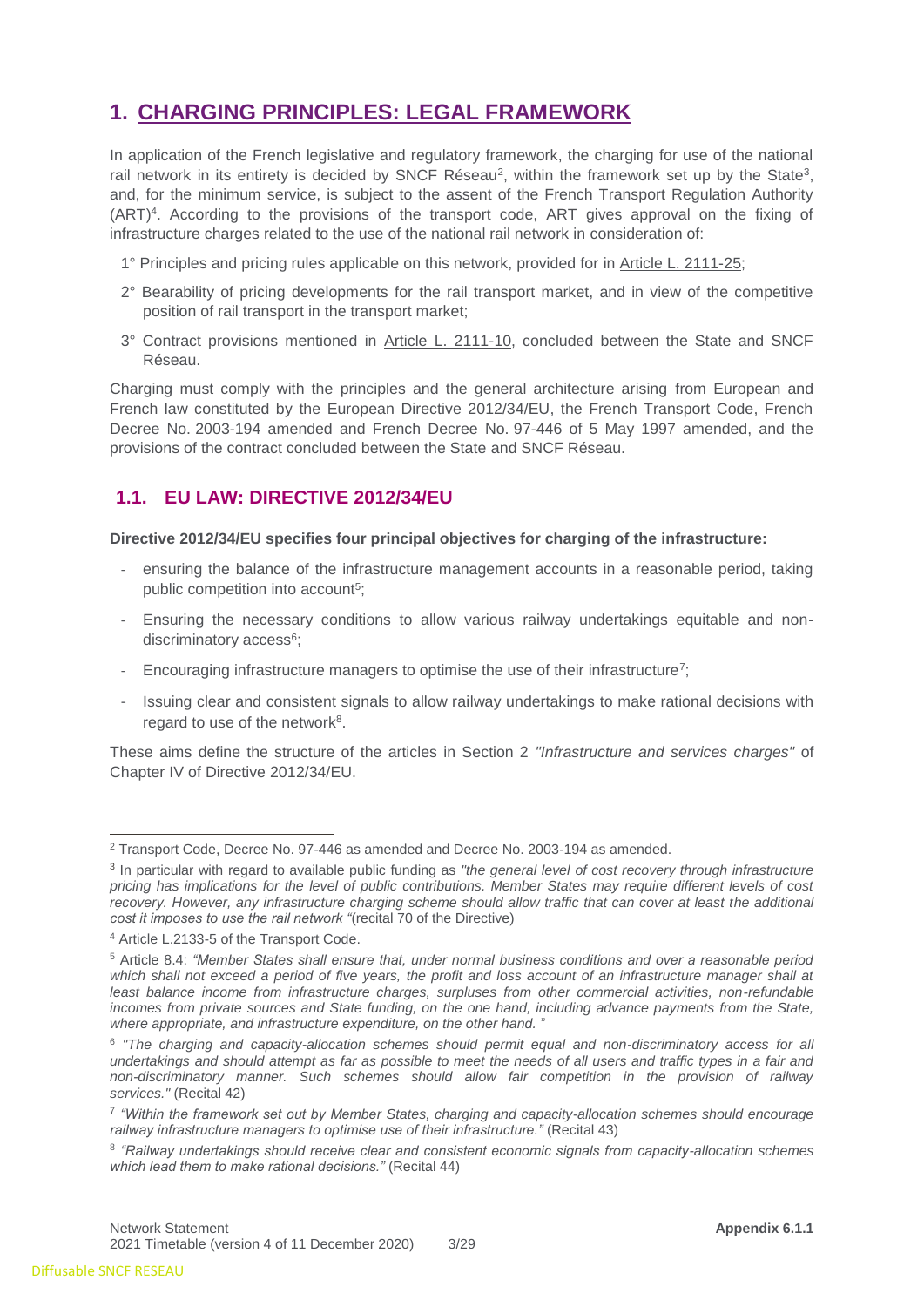#### **Article 31.3 establishes in particular the principle of charging on the basis of "cost directly incurred":**

*"[…] the charges for the minimum access package and for access to infrastructure connecting service*  facilities shall be set at the cost that is directly incurred as a result of operating the train service. Before *16 June 2015, the Commission shall adopt measures setting out the modalities for the calculation of the cost that is directly incurred as a result of operating the train. ."*

The modalities for the calculation of the cost that is directly incurred as a result of operating the train service are defined by the Implementing Regulation 2015/909 of 12 June 2015. It is interesting to note in particular that recital 12 of this text defines the cost directly incurred as a marginal cost: *"It is a wellestablished economic principle that user charges based on marginal costs ensure the optimum effective use of available infrastructure capacity. Hence, the infrastructure manager may decide to use the proxy of marginal costs for calculating its cost directly incurred as a result of operating the train service."*

**Furthermore, according to Article 31.4 of the aforementioned Directive, the basic charges may recover the costs linked to scarcity of capacity** offered by the infrastructure manager. The Directive effectively establishes that *"[they] may include a charge which reflects the scarcity of capacity of the identifiable section of the infrastructure during periods of congestion"*

**Exceptions to these charging principles are established by EU law. Article 32.1 states that mark-ups may be applied on the condition that the market can bear these:** 

*"In order to obtain full recovery of the costs incurred by the infrastructure manager a Member State may, if the market can bear this, levy mark-ups on the basis of efficient, transparent and nondiscriminatory principles, while guaranteeing optimal competitiveness of rail market segments. The charging system shall respect the productivity increases achieved by railway undertakings. The level of charges shall not, however, exclude the use of infrastructure by market segments which can pay at least the cost that is directly incurred as a result of operating the railway service, plus a rate of return which the market can bear. ."*

The principle of a charging system is thus in place, comprising:

- **Charges whereby the network user pays the direct cost that the user incurs upon SNCF Réseau** (*i.e.* the marginal cost, that is to say the cost incurred for running a supplementary unit of traffic on the network)<sup>9</sup>. These charges may include the external costs linked to use of the infrastructure of the national rail network (in particular scarcity);
- **Mark-ups** designed to cover the fixed costs incurred by SNCF Réseau. These mark-ups must be bearable for the railway undertakings operating in the market segment in which they are applied.

These EU charging principles, for the most part derived from former Directives 97/440/EEC and 2001/14/EC (now repealed) have been transposed into French law and more recently in Decree No. 2003-194 and Decree No. 97-446 now in force.

## <span id="page-3-0"></span>**1.2. FRENCH REGULATORY FRAMEWORK**

<sup>9</sup> See *below* (§ 2.1)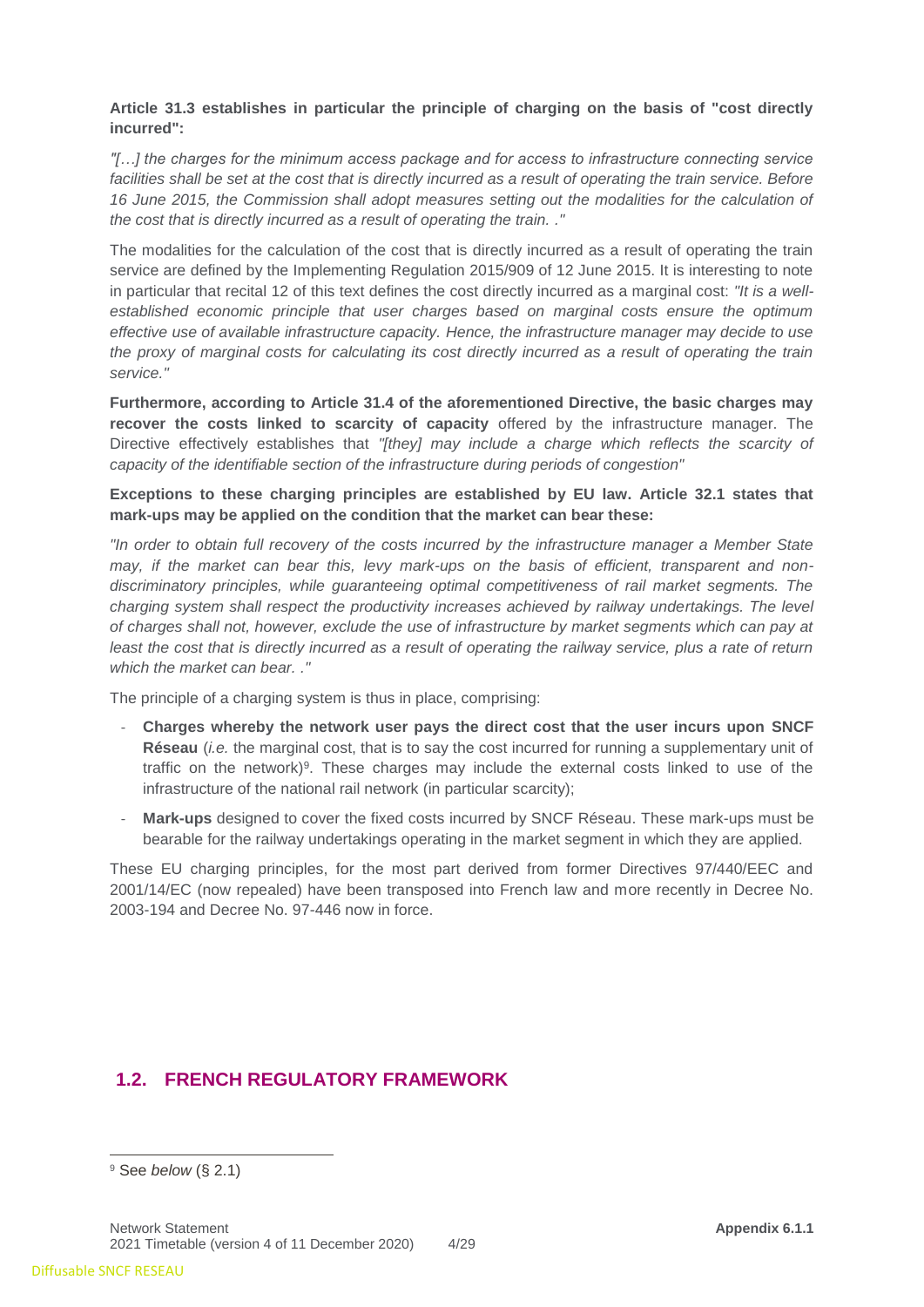The aforementioned provisions of Directive 2012/34/EU specify Decrees No. 97-446 as amended and No. 2003-194, in particular:

- **The "***directly chargeable cost***" charging principle**, as well as the various charges that are subject to it (traffic charge, electric traction charge, charge to cover losses of electrical systems);
- The possibility of levying mark-ups in order to recover all costs incurred and on the **condition that the market can bear them**;
- **The possibility of charging for the scarcity of capacities**.
- **The possibility of implementing special charges linked to specific investment projects**

# <span id="page-4-0"></span>**2. INTERPRETATION AND IMPLEMENTATION OF THE CHARGING PRINCIPLES**

The charges adopted by SNCF Réseau, in accordance with the framework defined by the State and the regulations, are consistent with the economic analysis and respect the capacity of the railway undertakings to bear the charges. As such, the charging complies with the following principles:

- Adapting to existing strategies for market organisation by proposing the most appropriate structure in this regard so as to send good economic signals to different stakeholders (State, transport organising authority and transport operator);
- Enabling SNCF Réseau to recover its marginal cost (CDI);
- Helping to cover all or part of the fixed and capital costs borne by SNCF Réseau (beyond marginal costs);
- Encouraging good use of the network.

There are two strategies for market organisation. There are activities under contract agreed by an AOT (transport organising authority), such as TER, Transilien and territorial equilibrium trains (TET), and activities that are not (TAGV, freight, etc.).

For activities under contract, the State or the regions that are also organising authorities (except in the case of Ile de-France or where Ile-de-France Mobilités has its own status) define the service offer in the framework of contracts signed with transport companies. Charging involving both parties seems the more appropriate. In this way, each of the parties is involved in covering the costs and can therefore obtain a good economic signal. In this context, two-part charging is applied; in broad terms:

- A fixed rate charge (the access charge) is paid by the State (or Ile-de-France Mobilités in Ile-de-France). The charge can be viewed as a right of entry;
- Other charges, in particular those based on the CDI or the market charge, are paid by the transport operator according to its use of the network.

For activities not covered by contract, the existence of a flat-rate fee has not been implemented in the absence of a transport organising authority. In addition, such a fee could be likened to an entry barrier, potentially deterring new entrants, for markets currently open to competition (international trains or freight). In this context, "linear" charging is applied: the fixed and variable costs are paid by the transport operators according to their use of the network and their capacity to bear the charges.

The table below presents a summary of the allocation of costs per charge: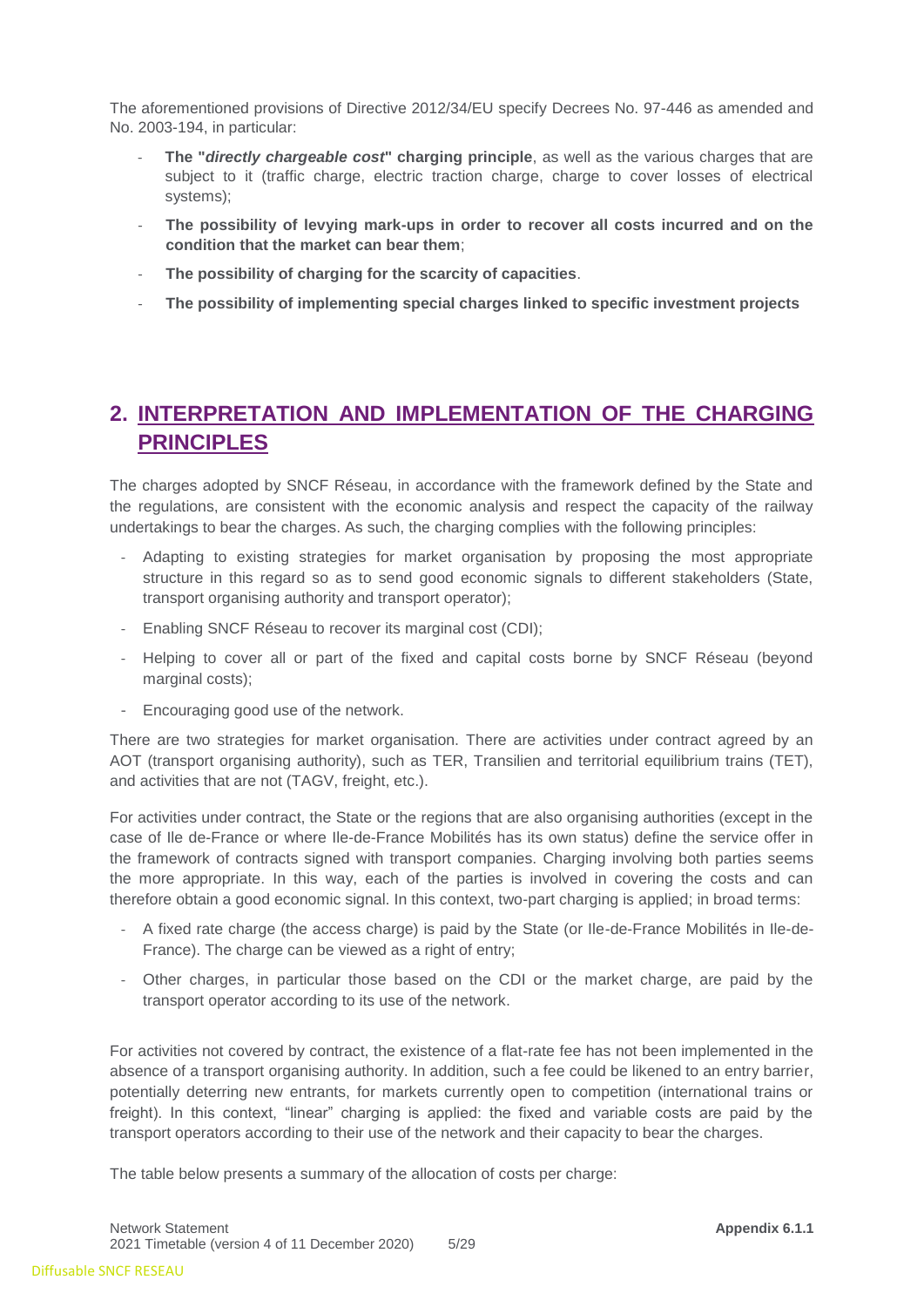|                                                                             | <b>Type of charge</b>                                                             | <b>Allocation of costs</b>                                                                                                                                  |
|-----------------------------------------------------------------------------|-----------------------------------------------------------------------------------|-------------------------------------------------------------------------------------------------------------------------------------------------------------|
| <b>Running charge (RC)</b>                                                  | Unit price according to the<br>transport service and actual use<br>of the network | CDI: marginal cost of maintenance,<br>operation and renewal of the network<br>(excluding electric facility costs)                                           |
| <b>Electric traction charge</b><br>(RCE)                                    | Unit price according to the<br>actual use of the electric<br>facilities           | CDI: marginal cost of maintenance and<br>renewal of the electric facilities                                                                                 |
| <b>Covering the losses in</b><br>electrical systems<br>(RCTE – component A) | Unit price according to the<br>actual use of the electric<br>systems              | CDI: marginal cost of providing the electrical<br>energy to compensate for losses in electrical<br>systems from substations up to train<br>detection points |
| <b>Market charge (RM)</b>                                                   | Unit price according to the<br>market segments with possible<br>modulation        | All or part of the fixed cost                                                                                                                               |
| <b>Access charge (RA)</b>                                                   | Fixed flat rate                                                                   | All or part of the fixed cost                                                                                                                               |
| <b>Congestion charge (RS)</b>                                               | Unit price according to traffic on<br>sections declared to be<br>congested        | Financial incentive for good use of the<br>network                                                                                                          |

# <span id="page-5-0"></span>**2.1. CHARGES BASED ON THE CDI: THE RUNNING CHARGE (RC), THE ELECTRIC TRACTION CHARGE (RCE), THE RCTE (COMPONENT A)**

## **2.1.1. Application of the principles provided by European and national regulations**

As indicated in the first section, the basic principle for charging for minimum services, using *"cost directly incurred" ("CDI")*, is given in Article 31.3 of Directive 2012/34/EU.

The Implementing Regulation 2015/909 of 12 June 2015 defines the modalities for the calculation of the cost directly incurred. In particular, it specifies that the cost directly incurred ("CDI") must be considered to be a marginal cost.

Within this framework, the running charge must be equal to the cost incurred by the infrastructure manager when running a supplementary unit of traffic on the network (in train-km or tonne-km), i.e. the sum of the marginal costs for maintenance, renewal and operation.

Article 6 of the Implementing Regulation also stipulates that econometric methods or engineering cost modelling can be used to estimate the cost directly incurred, if these works are conducted under the control of the regulatory body. The regulation therefore supports SNCF Réseau in the methods implemented to date for calculating the CDI.

Finally, the regulation stipulates that the CDI must be regularly updated to take into account the best international practices. SNCF Réseau plans to update the CDI every three to five years (excluding indexing), which is in line with the recommendations of the regulator<sup>10</sup> and the group of European regulators, the IRG-Rail association<sup>11</sup>. With this in mind, SNCF Réseau is currently updating the

<sup>&</sup>lt;sup>10</sup> "Updating work will have to be periodically scheduled to ensure the validity of the estimates forming the basis for the charges billed to the users of the network and thus prevent the risk of a disconnection from the actual costs observed. For example, a frequency of three years could be used, in line with the timetable for updating the contract concluded between the State and SNCF Réseau. " -(cf. recommendations No. 2016-016 of 10 February 2016 relating to the overhaul of the pricing for the use of the national rail network)

<sup>11</sup> "The periodicity of updates should be in line with other relevant periods regarding the general review of the charging system, with a maximum of five years between two calculations" (cf. IRG-Rail (16) 8 - An introduction to the calculation of direct costs in respect of implementing regulation 2015/909).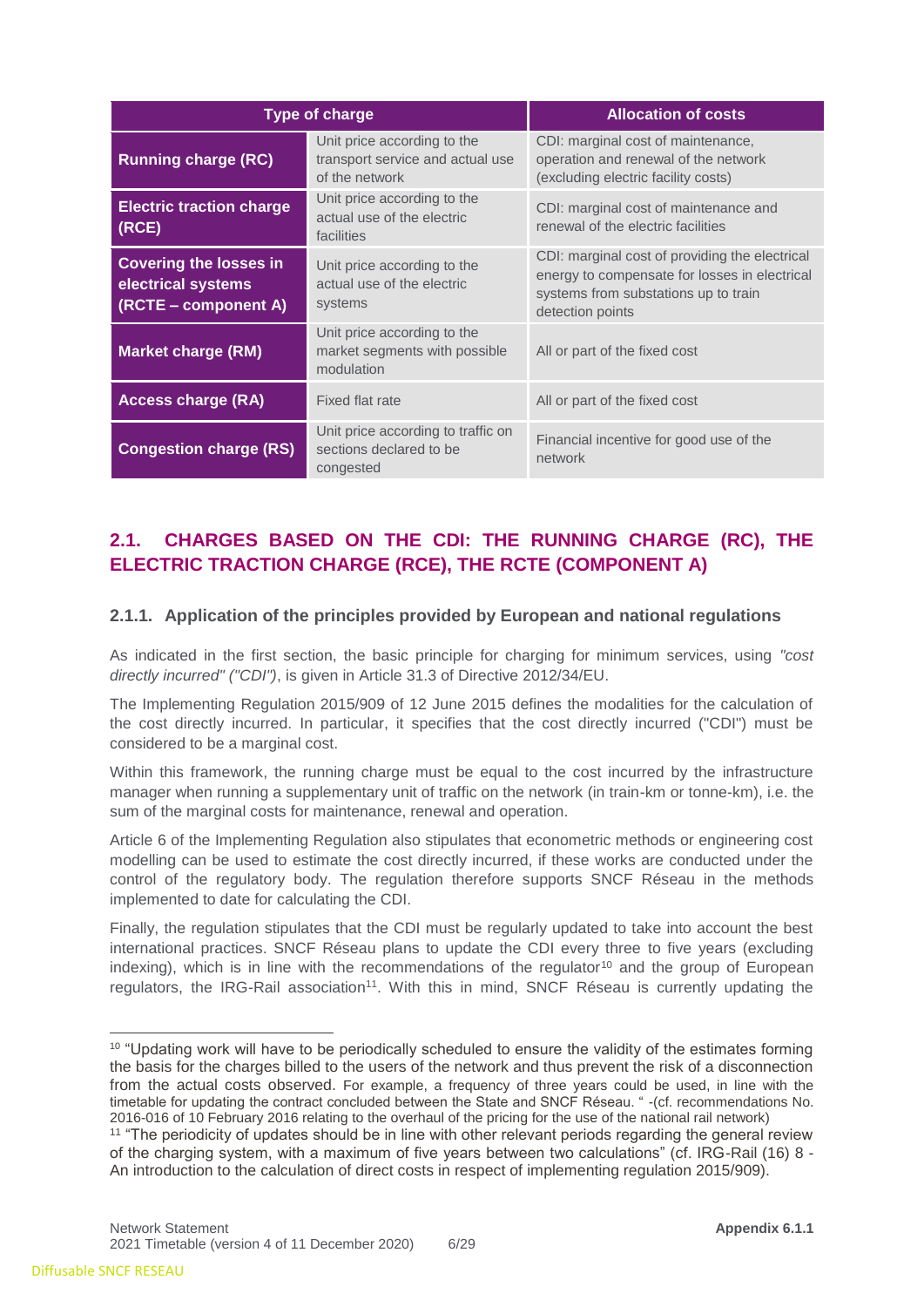economic models enabling evaluation of the directly attributable cost. SNCF Réseau's ambition is to be able to calculate a marginal cost based on these works for the next pricing cycle (2024-2026).

#### **2.1.2. The marginal cost estimation process**

SNCF Réseau's CDI estimation work is one of the most advanced studies in Europe. In fact, over the past ten years, significant progress has been made following several updates of these estimates. This work was done by recognised researchers from the academic community. In addition, SNCF Réseau has always regularly communicated its work (methodology and results) to clients (railway undertakings, AOT, combined transport operators, associations and institutional partners) during consultation meetings on tariff reform. This work and its results are particularly cited by CERRE in its report on tolls<sup>12</sup>.

Initial estimation works date back to 2007. They produced an objective assessment of part of the charging system for the 2010 charging reform<sup>13</sup>. Significant resources were mobilised between 2010 and 2012 to update these estimations. The marginal costs of maintenance, operation and renewal were estimated using econometric analyses<sup>14</sup>, carried out on the data from 2007 to 2009. The methodological choices were based on the conclusions drawn by academic works, in particular those conducted within the scope of European research programmes<sup>15</sup>. These estimates have been integrated in the charges that took effect in the 2014 timetable.

**Since 2015, SNCF Réseau has completed a new update of the CDI, which has been implemented for the charges of the 2019 timetable.** This update concerned the maintenance and renewal costs. The analyses mobilised a panel of high-level international experts<sup>16</sup> and were supervised by a scientific committee (Professors E. Quinet and M. Gaudry) to guarantee the reliability of the methodological choices made. This approach was also carried out in close collaboration with the regulator.

The methodological bases have not been modified since the "cost model" process in 2010-2012. The calculation of the cost directly incurred is based on econometric analyses designed to explain the expenses observed (maintenance) or modelled (renewal) by the technical characteristics of the infrastructure and by the stresses it suffers (traffic). These analyses are used to estimate the cost functions, from which the marginal costs are derived.

The scope of costs used to estimate the CDI is as follows:

- Maintaining the track, switchgear, signalling and catenary system. This is cost data.
- Operational traffic management.

*https://editorialexpress.com/cgi-bin/conference/download.cgi?db\_name=ITEA2014&paper\_id=137*

<sup>&</sup>lt;sup>12</sup> "Probably the most reliable evidence on the absolute level of wear and tear costs comes from econometric evidence, given the extensive range of studies conducted through co-ordinated research programmes. This evidence suggests that charges for these costs are generally far too low, except in France" (see CERRE, *Track access charges: reconciling conflicting objectives*, May 2018).

<sup>13</sup> See IGF-CGPC report on rail network charging, July 2007

<sup>&</sup>lt;sup>14</sup> The econometric analyses conducted for maintenance and operation were the subject of a scientific article presented at the annual conference of the International Transportation Economics Association (ITEA, Toulouse, 2014): *Estimating the marginal cost of operation and maintenance for French railway network*. The article can be accessed using the following link:

<sup>&</sup>lt;sup>15</sup> The study conducted by SNCF Réseau sought in particular to apply analysis methods that are consistent with the most advanced scientific work in this field. It endeavoured to apply the methods used as part of the CATRIN European research project, which brought together Phill Wheat, Andrew Smith and Chris Nash (from the University of Leeds) or Marc Gaudry and Emile Quinet to look at the case with regard to France. In particular, the functional form initially used to estimate the cost functions was a Box-Cox formula.

<sup>&</sup>lt;sup>16</sup> The analyses were conducted by a panel of experts formed from the STRATEC design office, the ECOPLAN design office (Mickael Marti and Philip Walker) and the Leeds Institute for Transport Studies (Philip Wheat and Andrew Smith).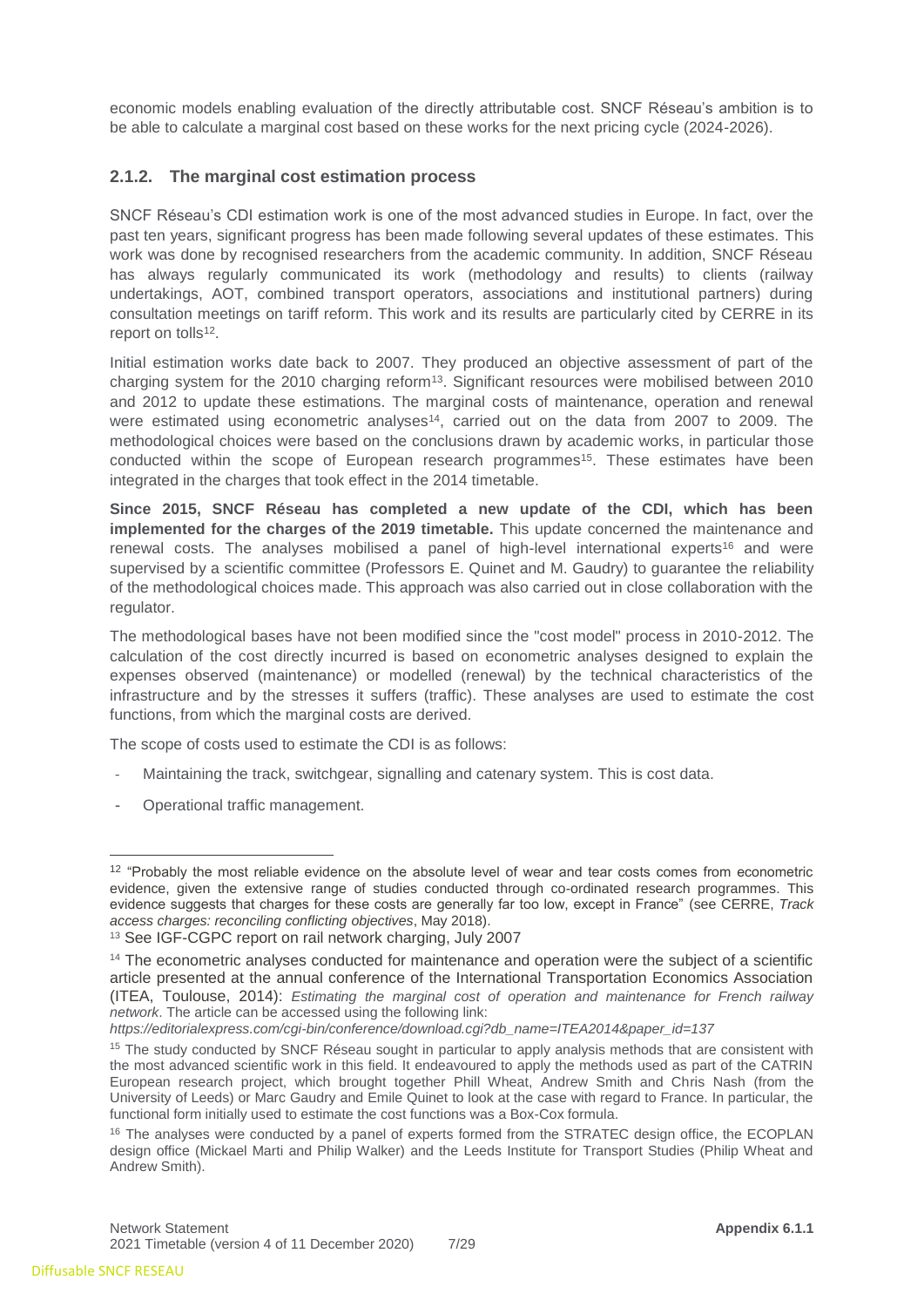Track, switches and crossings renewals. These costs are derived from simulated renewal schedules. Indeed, an econometric analysis of the costs of renewal investments could not be carried out by taking data from a single year since the renewal operations are by definition cyclical.

Significant improvements have been made to assess the marginal cost of maintenance and renewal.

Relating to the source of data:

- For maintenance: During its work carried out in 2015 and 2016, SNCF Réseau used richer data from 2013. These databases created allow for the introduction of many additional variables in the cost functions. In total there are more than a hundred variables that have been collected.
- For the renewal of conventional lines: SNCF Réseau used a new tool, more successful and built by the internal maintenance experts. It allowed them to calculate the cost of future renewal operations, over a long period of time, from the data for recorded unit costs and lifespan assumptions according to the policies in place.

#### On the analyses carried out:

- Use of econometric models among the most adapted and in line with the best practices.
- Advanced analyses on the choice of explanatory variables to be retained, in agreement with the business experts.
- Tests of robustness and adequacy of the models.

A second assessment of all the work done by SNCF Réseau was carried out under the auspices of the regulator<sup>17</sup> at the end of 2016. This second assessment led to the choice of a functional form different from the one initially proposed. Ultimately, it is a cost function of the Translog form that is used to estimate marginal maintenance and renewal costs. One of the main benefits of the Translog forms over the Box-Cox forms, initially tested, lies in the easier interpretation of the coefficients.

## **2.1.3. Estimation of marginal cost per activity**

The econometric analyses enable the cost functions to be estimated. These functions were then derived to estimate the average marginal cost of each activity in order to transpose this into the toll price scale. The activities operating on the network have been re-grouped into 3 main types:

- "Passenger" activities on conventional lines (LC),
- "Passenger" activities on high speed lines (LGV),
- And freight and light running freight activities.

Given the cost functions estimated, the marginal cost is a local concept which depends on the characteristics of the infrastructure at the point where this cost is measured. As the running charge is unique, a weighted average of marginal costs was implemented for each activity, over the entire national rail network. For each activity, the weighting assigned to each marginal cost at the level of each segment corresponds to the weighting for the segment in the total traffic for the activity.

The figure below illustrates the process for calculating the average marginal cost according to activity across the whole network.

<sup>&</sup>lt;sup>17</sup> The second assessment was carried out between November and December 2016 by the econometrics firm, Frontier Economics, on behalf of the regulator. These results were made available to the public by the regulator.

[http://www.arafer.fr/wp-content/uploads/2017/02/RAP-Frontier-Expertise-cout-marginal-dentretien-stc-vf-pour](http://www.arafer.fr/wp-content/uploads/2017/02/RAP-Frontier-Expertise-cout-marginal-dentretien-stc-vf-pour-public....pdf)[public....pdf](http://www.arafer.fr/wp-content/uploads/2017/02/RAP-Frontier-Expertise-cout-marginal-dentretien-stc-vf-pour-public....pdf)

[http://www.arafer.fr/wp-content/uploads/2017/02/RAP-Frontier-Expertise-cout-marginal-de-renouvellement-vf](http://www.arafer.fr/wp-content/uploads/2017/02/RAP-Frontier-Expertise-cout-marginal-de-renouvellement-vf-pour-pub....pdf)[pour-pub....pdf](http://www.arafer.fr/wp-content/uploads/2017/02/RAP-Frontier-Expertise-cout-marginal-de-renouvellement-vf-pour-pub....pdf)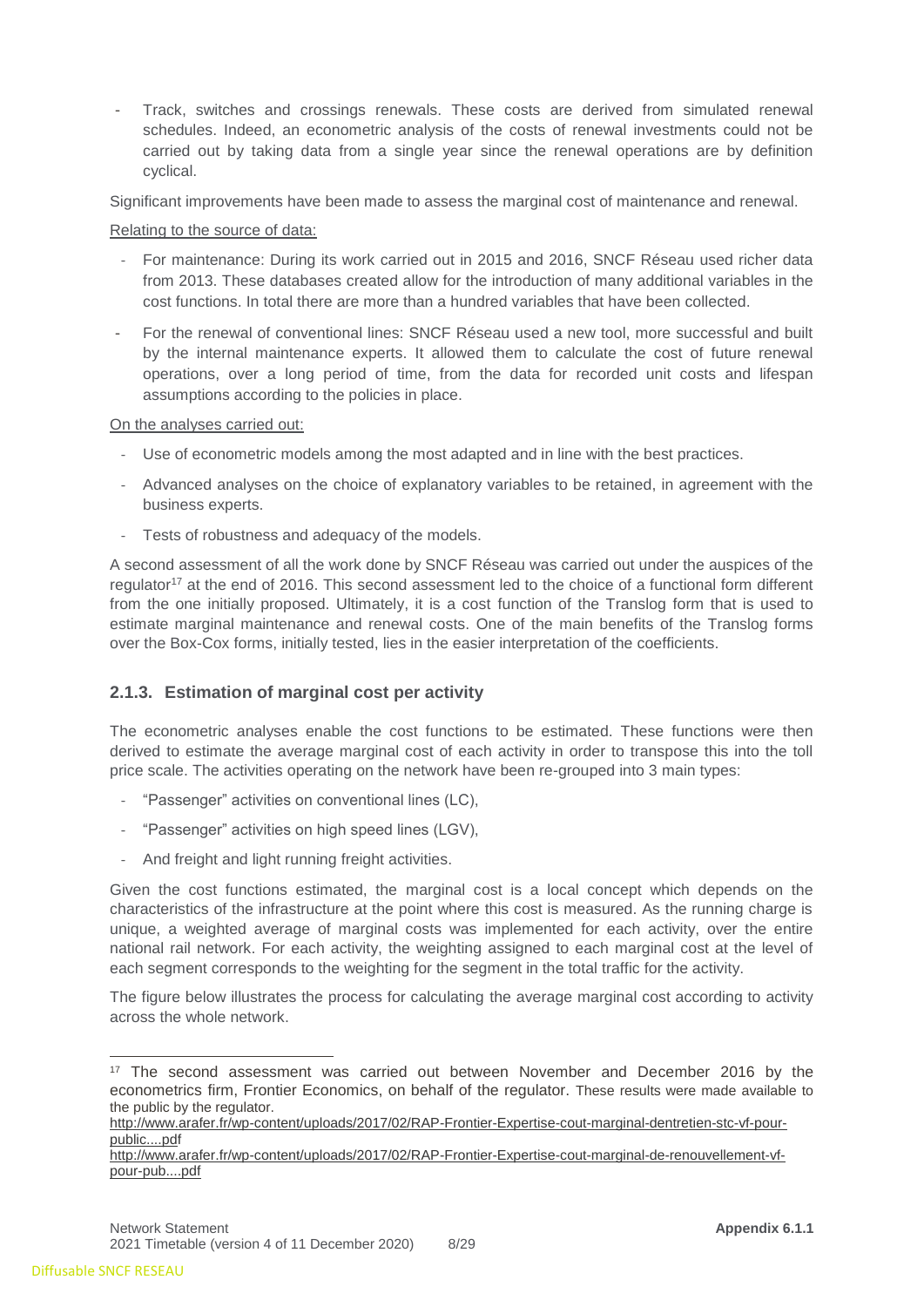

For the marginal cost of renewal, a distinction is added according to the UIC group:

- For network sections within UIC groups 2 to 6: an average marginal cost of renewal is calculated via a weighted average over the UIC 2 to 6 network.
- For network sections within UIC groups 7 to 9, the marginal cost of renewal is set at 0. The CDI is therefore the sum of the marginal costs of maintenance and renewal only. In fact, given the investment grants provided by the regions in particular, for the renewal operations of these lines, the renewal costs of these lines are not included in the network pricing.

In addition, depending on the cost item and asset analyses, marginal costs are estimated in euros per tonne-kilometre<sup>18</sup> or in euros per train-km<sup>19</sup>. Following exchanges with the regulator, and in order to respect the non-discriminatory nature imposed by Article 29 of the Decree of 7 March 2003, it was decided to keep this double unit for the 2019 rates for the transport of passengers. For freight trains, modulation per class of tonnage was kept (cf. section 2.2, below).

## **2.1.4. Indexation of the results**

New marginal cost estimations were introduced in the charges for the 2019 timetable. They must therefore be expressed under the economic conditions of the timetable in question, using inflators specific to each of the categories, based as far as possible on the observed changes in these costs.

#### • **Until 2014: taking into consideration actual changes**

For the period for which SNCF Réseau has data recorded and for a constant scope (RFF scope until 2014) for the costs of maintenance, operation and renewal, the marginal costs are updated using the following annual rates:

| <b>Cost categories</b> | <b>Initial</b><br>economic<br><b>conditions</b> | <b>Taking into</b><br>consideration<br>actual changes | <b>Overall</b><br>change | Average<br>change per<br>vear |
|------------------------|-------------------------------------------------|-------------------------------------------------------|--------------------------|-------------------------------|
| Maintenance            | 2013                                            | 2013-2014                                             | $-0.37\%$                | $-0.37%$                      |
| Operation              | 2009                                            | 2009-2014                                             | 8.18%                    | 1.58%                         |
| Renewal                | 2012                                            | 2012-2014                                             | 1.98%                    | 0.98%                         |

<sup>&</sup>lt;sup>18</sup> This concerns marginal costs of maintenance and renewal of the track and switchgear.

<sup>&</sup>lt;sup>19</sup> This concerns the marginal costs of operating and maintaining signalling devices.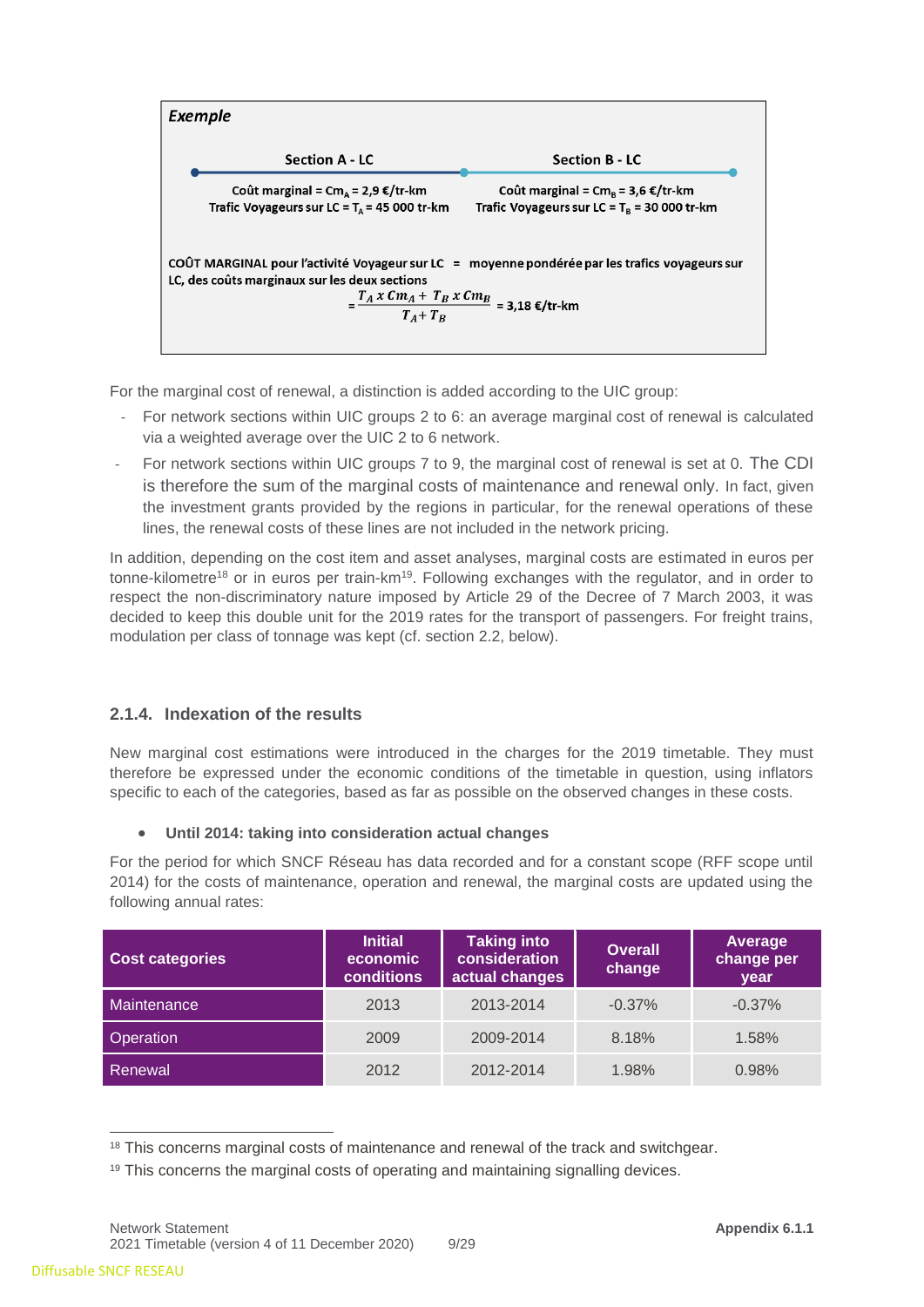#### • **2014-2016 period: taking into account the average change over 2009-2014**

For the 2014-2016 period, SNCF Réseau used the average annual growth rate<sup>20</sup> calculated over the 2009-2014 period. This rate rose to 2.60%. It was therefore decided to use a "older" average change for this period, given the profound change in the company's cost structure (following the August 2014 railway reform).

#### • **2016-2021 period: taking into consideration the forecast rate of change**

For the 2016-2020 period, SNCF Réseau used the forecast cost change trajectories (OPEX and Gopeq) resulting from the multi-year Performance Contract between the State and SNCF Réseau<sup>21</sup>. The result of this was an average growth of 1.1 % per year, taking productivity into account.

Lastly, compared to the values used for the 2020 charges, the traffic charge was increased by 0.76% between 2020 and 2021. This rate corresponds to the average rate of change in operating, maintenance and renewal costs, weighted by the share of each of these items in the marginal cost.

| Annual rate of change<br>per cost category | 2016-2017 | 2017-2018 | 2018-2019 | 2019-2020 | 2020-2021 |
|--------------------------------------------|-----------|-----------|-----------|-----------|-----------|
| Maintenance                                | 1.2%      | 1.6%      | 1.0%      | 1.4%      | 0.48%     |
| Operation                                  | 1.2%      | 1.6%      | 1.0%      | 1.4%      | 0.48%     |
| Renewal                                    | 1.0%      | 1.0%      | 1.0%      | 1.0%      | 0.98%     |

For freight, the change in marginal cost is  $+ +1.20\%$ , excluding productivity.

## **2.1.5. Results**

For 2021, the marginal costs for maintenance, operation and renewal are as follows:

|                                           | <b>Maintenance</b><br>mc<br>(Track + Adv)<br>€2021 / kTBC-<br>km <sub>2</sub> | <b>Maintenance mc</b><br>(Signalling)<br>€2021 / tr-km | <b>Renewal mc</b><br>€2021 / kTBC-km | (Track + Adv)  | <b>Operation mc</b><br>€2021 / tr-km |
|-------------------------------------------|-------------------------------------------------------------------------------|--------------------------------------------------------|--------------------------------------|----------------|--------------------------------------|
|                                           | <b>RFN</b>                                                                    | <b>RFN</b>                                             | <b>UIC 2-6</b>                       | <b>UIC 7-9</b> | <b>RFN</b>                           |
| Passenger on<br>LC                        | 1.528                                                                         | 0.227                                                  | 1.702                                | 0.000          | 0.208                                |
| Passenger on<br><b>LGV</b>                | 0.685                                                                         | 0.117                                                  | 5.189                                | N/A            | 0.123                                |
| Freight & Light<br><b>Running Freight</b> | 0.690                                                                         | 0.221                                                  | 1.702                                | 0.000          | 0.227                                |

| <b>MC</b> total           | <b>MC</b> total |
|---------------------------|-----------------|
| $\epsilon$ 2021 / kTBC-km | €2021 / tr-km   |

 $\overline{a}$ <sup>20</sup> This overall average annual growth rate was calculated for all maintenance, operations and renewals, taking into account the share of each of these items in the total variable costs. <sup>21</sup> Contract signed on 20 April 2017.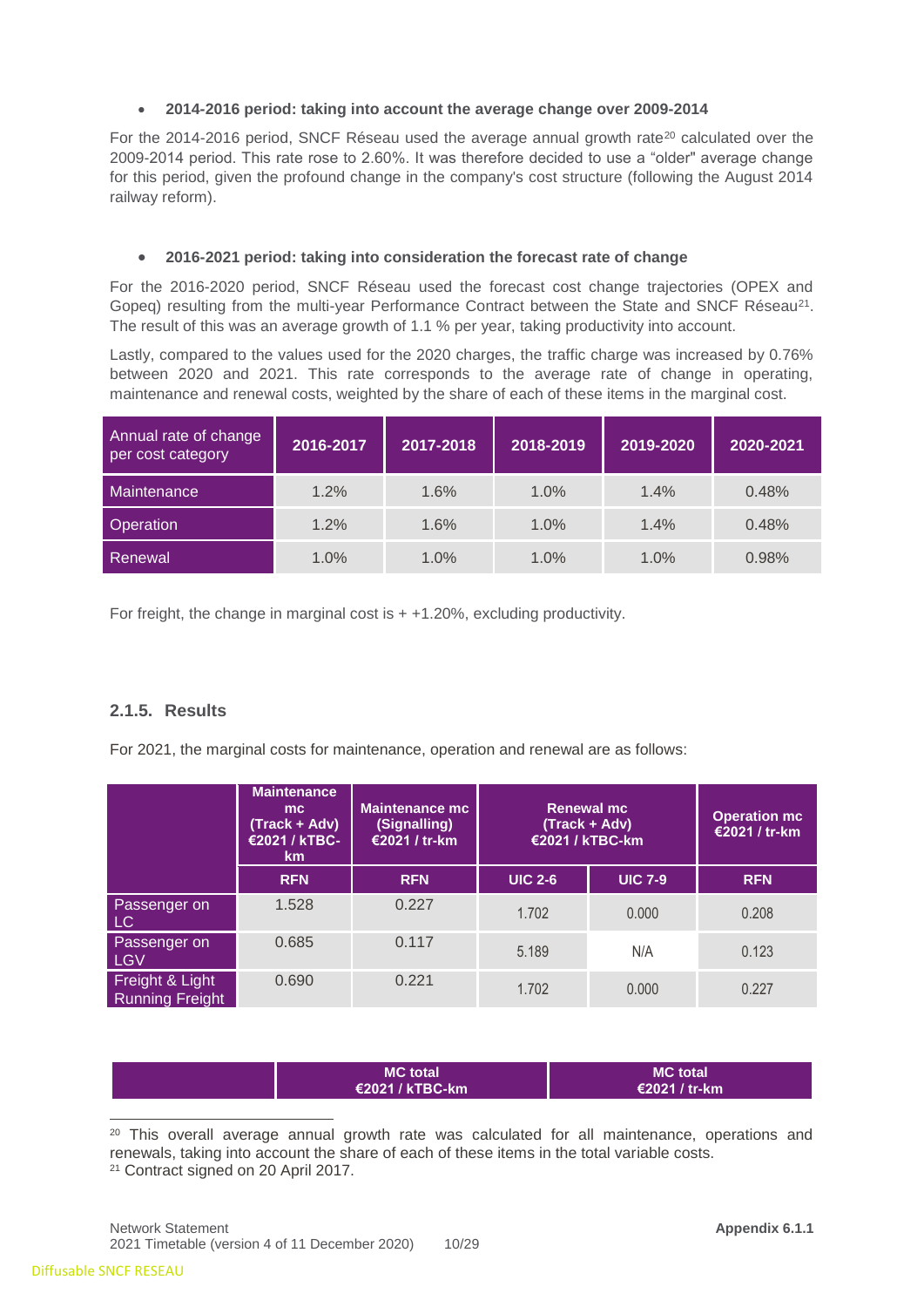|                                           | <b>UIC 2-6</b> | <b>UIC 7-9</b> | <b>UIC 2-6</b> | <b>UIC 7-9</b> |
|-------------------------------------------|----------------|----------------|----------------|----------------|
| Passenger on LC                           | 3.230          | 1.528          | 0.435          | 0.435          |
| Passenger on LGV                          | 5.874          | N/A            | 0.239          | N/A            |
| Freight & Light<br><b>Running Freight</b> | 2.391          | 0.690          | 0.448          | 0.448          |

The above results, which are reflected in the traffic charge, show as with the previous study, relatively different marginal costs from one activity to the next. This is because activities do not operate in the same places (marginal costs vary from one section of the network to another).

The estimations have estimated the portion of network costs that varies according to the traffic. This analysis shows in particular that the portion of costs that varies according to the traffic is much less than 50%. Therefore for renewal, the marginal portion of the costs (the portion that varies according to the traffic) is 22%. Conversely, this means that 78% of the renewal expenses of SNCF Réseau are not included in the running charge. The same applies for the operating costs and the maintenance costs. Only 18% of maintenance costs and 10% of operating costs vary according to the traffic. Conversely, the fixed portions of the maintenance costs (82%) and operating costs (90%) are not covered by this charge. These values are in the order of magnitude recommended by the CERRE in its report on track access charges<sup>22</sup>.

| <b>Marginal portion of costs</b><br>(portion of costs that vary according to traffic) |     |  |  |  |  |
|---------------------------------------------------------------------------------------|-----|--|--|--|--|
| Maintenance                                                                           | 18% |  |  |  |  |
| Operation                                                                             | 10% |  |  |  |  |
| Renewal                                                                               | 22% |  |  |  |  |

Concerning the cost items related to fixed electric traction installations (catenaries and EALE), only the marginal maintenance cost of catenaries was updated as part of the work carried out between 2015 and 2016. For the year 2021, SNCF Réseau estimates and the application of the change rates (between 2013 and 2019) resulted, for the maintenance of catenaries, to a value of €0.105 of the electric train-km, and this for all activities.

## **2.1.6. Running charge (RC)**

The running charge for passenger trains is directly determined from the marginal costs presented above: marginal operating, maintenance and renewal costs.

Since the 2019 service schedule, the traffic charge is calculated from two cost drivers, the tonnekilometre (85%) and the train-kilometre (15%).

For freight, specific provisions are applied, as presented below (see §2.2).

## **2.1.7. Electric traction charge (RCE)**

The RCE is equal to the cost of fixed electric traction installations directly attributable to traffic. This cost corresponds to the sum of these four items:

(1) the marginal maintenance cost of catenaries

 $\overline{a}$ 

<sup>&</sup>lt;sup>22</sup> "Overall, given the extensive nature of the econometric evidence, it seems hard to ignore the conclusion that marginal wear and tear costs for maintenance and renewals should be above 20%" (cf. CERRE, *Track access charges : reconciling conflicting objectives*, may 2018).: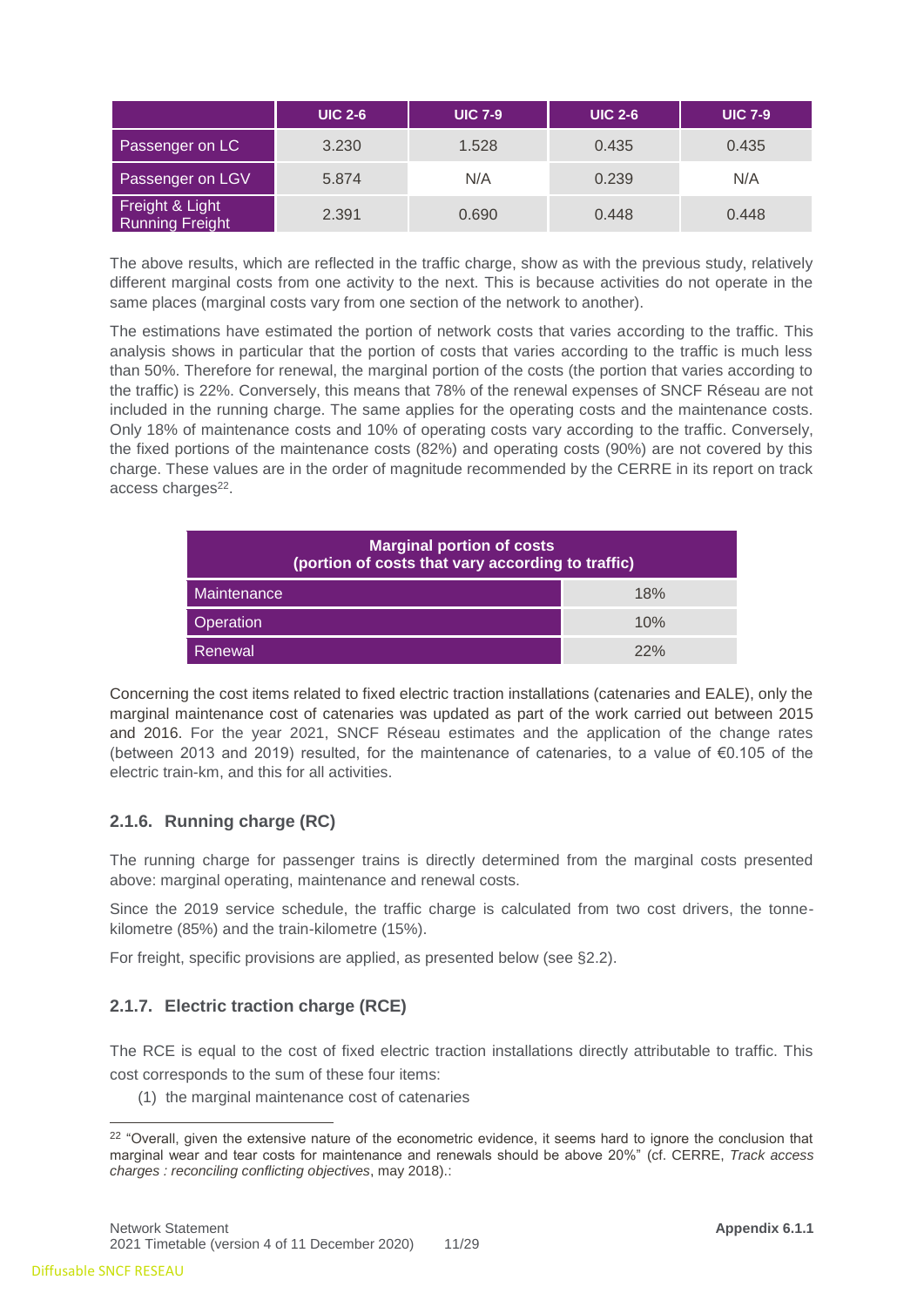- (2) the marginal maintenance cost of EALE
- (3) the marginal renewal cost of catenaries
- (4) the marginal renewal cost of EALE

As mentioned in 2.1.5, only the marginal maintenance cost of catenaries (1) was estimated using econometric analyses. On the other hand, the other items (2), (3) and (4) could not be treated in the same way, as the data (observed or simulated) was not sufficiently specific to allow econometric analyses to be carried out.

For these items, a simplified approach was used: it was assumed that the traffic marginality of these three cost items was on average that of the maintenance cost of catenaries (20%), which is a reasonable assumption.

The marginality of 20% was applied on the one hand to the observed maintenance expenses of the 2016 EALE inflated in €2021, and on the other hand to the renewal expenses of the IFTE planned in 2020 in the trajectory of the multi-year State - SNCF Réseau contract mentioned above. The forecast rate between 2020 and 2021 for the CDI for electrical installations is + +4.63%.

|                                                                        | <b>Total cost</b><br>(M€2021) | <b>Marginality</b> | <b>Variable costs</b><br>(M€2021) | <b>Marginal cost</b><br>(€2021/tr-km) |
|------------------------------------------------------------------------|-------------------------------|--------------------|-----------------------------------|---------------------------------------|
| <sub>of</sub><br>(1)<br><b>Maintenance</b><br>catenaries               |                               |                    |                                   | 0.105                                 |
| (2) Maintenance of EALE                                                | 81.52                         | 20.00%             | 16.3                              | 0.047                                 |
| (3)<br><sub>of</sub><br>Renewal<br>4)<br>$+$<br>catenaries and of EALE | 291.06                        | 20.00%             | 58.2                              | 0.197                                 |
| RCE 2021 (€2021)                                                       |                               |                    |                                   | 0.319                                 |

The final results are as follows:

## **2.1.8. Charge for transmission and distribution of electric power (RCTE – component A)**

Since the NST 2016, SNCF Réseau has distinguished the RCTE in two components, one covering the expenses related to the losses (component A) and the other the transport and distribution charges (component B), in application of the amended version of Decree No. 2003-194, which states that the part covered by the coverage of electrical losses is included in the minimum services. Thus, the cost of these losses is considered a cost directly attributable to traffic using electric traction.

This change is a mere formality and does not result in any economic change in situations where all other things are equal; this means no income changes for SNCF Réseau, and no changes to charges for the railway undertakings using electric traction. The principles of the pricing of this charge are detailed in Appendix 6.1.3 of the NS.

# <span id="page-11-0"></span>**2.2. SPECIAL CASE FOR FREIGHT**

Due to the particular economic context of the freight activity, the charges have the following specificities: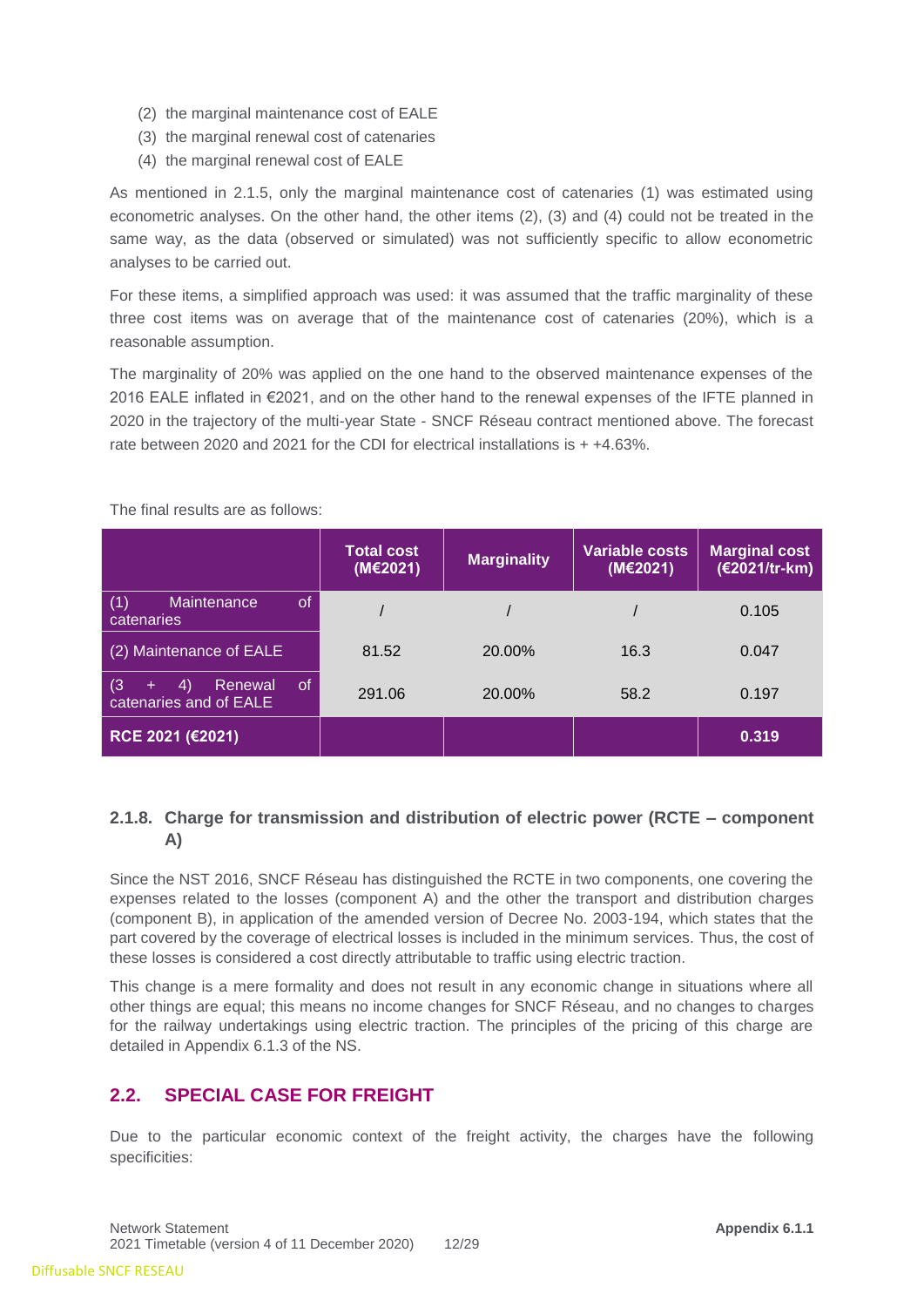- The "directly attributable cost" charging principle is maintained; however, the coverage of the CDI is shared between the State and the companies in the sector;
- The additional increase in the total cost recovery cannot be applied.

Since the 2019 timetable, SNCF Réseau has introduced the principle of a different rate per tonnage class: the candidates pay according to what tonnage class they belong to and not based on their intrinsic tonnages. At the end of the 2019 consultation, SNCF Réseau set:

- 5 classes of tonnage: the 1st category affects the lightest trains (especially "top-of-the-line" trains), while the last category applies mainly to the heavy train market;
- A reference tonnage (used to calculate the rates for the whole class) at a level favourable to the railway undertakings, which has the effect of encouraging massification within the same class;
- Particularly incentive charges: it is generally more beneficial to run a single convoy than several, for the same level of total tonnage.

In the same way, the State has decided to contribute more financially to the heaviest trains. Conversely, for the 1st category of tonnage, its contribution is zero, insofar as these trains already benefit from low levels of tonnage.

In this context, the following two charges should be distinguished for each of the tonnage classes:

- Net traffic charge (RC): it represents the share of the CDI borne by the undertakings after deduction of the State subsidy;
- Gross running charge (RC): it represents the CDI of the category; in the end, this is the amount of charges which will be collected by SNCF Réseau. In 2021, SNCF Réseau will receive the net freight companies' charges, and state compensation equal to the difference between this net charge and the gross charge.

|                                |                             |         |                | "Net Traffic Charge" |                                         |                | "Gross Traffic Charge" |                                |                                |
|--------------------------------|-----------------------------|---------|----------------|----------------------|-----------------------------------------|----------------|------------------------|--------------------------------|--------------------------------|
| <b>Categories</b><br>in tonnes | <b>Reference</b><br>tonnage | $%$ Tkm | <b>UIC 2-6</b> | <b>UIC 7-9</b>       | <b>Average toll</b><br>$\epsilon$ / Tkm | <b>UIC 2-6</b> | <b>UIC 7-9</b>         | CDI $\epsilon$ /<br><b>Tkm</b> | <b>CDI</b><br>coverage<br>rate |
| $[0-350]$                      | 175                         | 15%     | 0.87           | 0.57                 |                                         | 0.87           | 0.57                   |                                | 100%                           |
| $[350 - 750]$                  | 525                         | 18%     | 1.04           | 0.50                 |                                         | 1.70           | 0.81                   |                                | 61%                            |
| [750-1050]                     | 875                         | 14%     | 1.56           | 0.64                 | 1.74                                    | 2.54           | 1.05                   | 3.14                           | 61%                            |
| $[1050 -$<br><b>1550[</b>      | 1300                        | 24%     | 2.17           | 0.82                 |                                         | 3.56           | 1.35                   |                                | 61%                            |
| $>=1550$                       | 1994                        | 29%     | 2.40           | 0.87                 |                                         | 5.22           | 1.82                   |                                | 45%                            |

The scales of the gross charge of the final tonnage bracket (consolidated gross tonnage equal to or greater than 1550 tonnes) have been modified to maintain the level of CDI of the SNCF Réseau 2019 pricing reform, and the rate of coverage of the CDI by the RU or other candidates (= net charge) of the final tonnage bracket has been modified to keep the level of prices paid by the Ru/other candidates.

## <span id="page-12-0"></span>**2.3. MARKET CHARGE (RM) AND ACCESS CHARGE (RA)**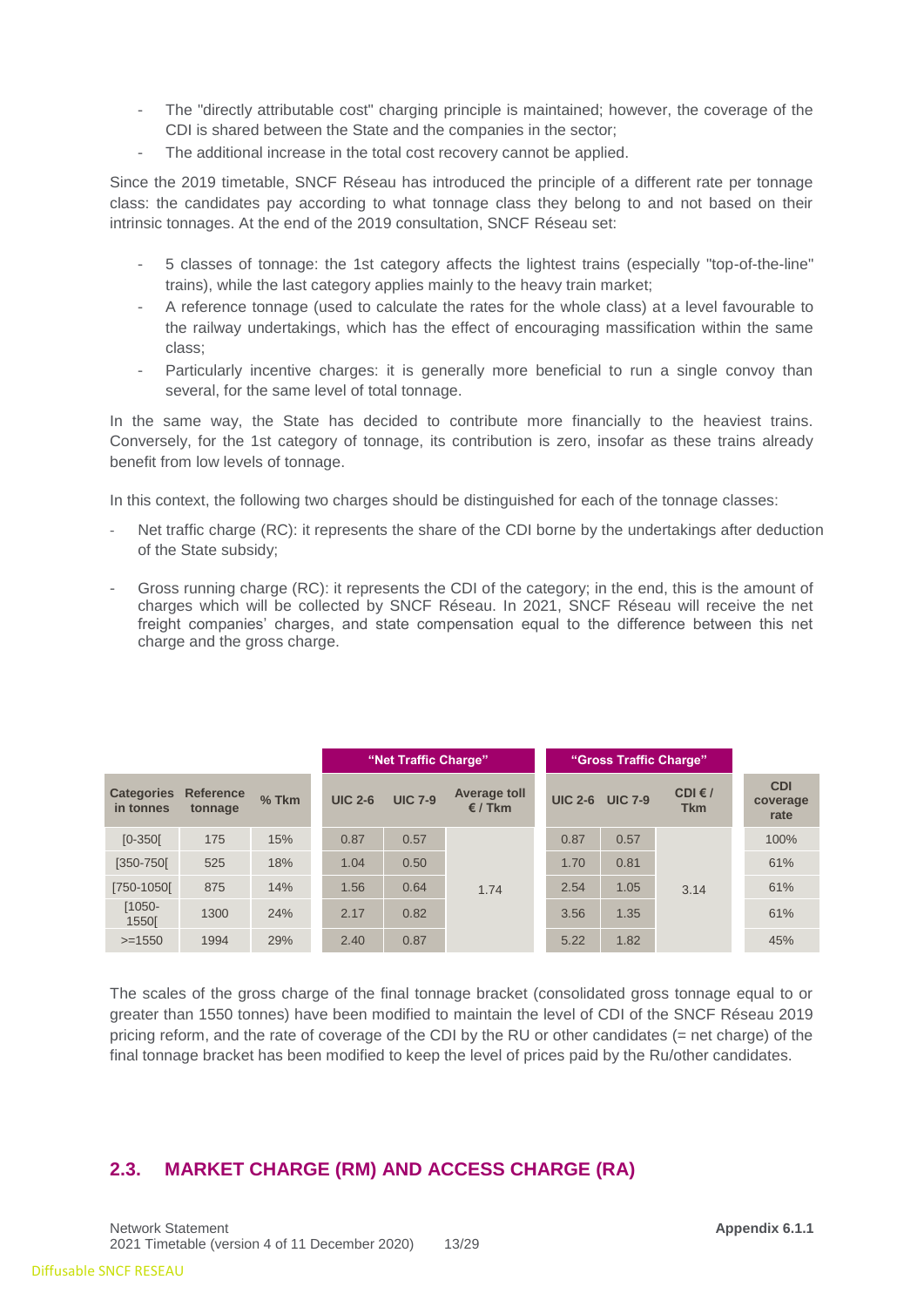The access charge (RA) and the market charge (RM) are mark-ups defined by market segment, which contribute to the coverage of fixed costs of the network. These charges are only applicable to passenger trains.

N.B.: this part only concerns passenger activities; the specific case of freight is described in § 2.2.

## **2.3.1. Application of the principles provided by European and national regulations**

As stipulated in the first section, Article 32.1 of Directive 2012/34/EU specifies that "*In order to obtain full*  recovery of the costs incurred by the infrastructure manager a Member State may, if the market can *bear this, levy mark-ups*" on "*rail market segments*". The relevance of the segments is assessed with regard to the element pairs listed in point 1 of the Annex VI thereto<sup>23</sup>. They shall contain "*at least the three following segments: freight services, passenger services within the framework of a public service contract and other passenger services*".

These principles have been transposed in Article 31 of the amended Decree No. 2003-194 of 7 March 2003. Article 31-2° of the aforementioned Decree further stipulates that the infrastructure manager (IM) may make a more in-depth segmentation of the markets according to the goods or passengers transported. A more in-depth segmentation has been adopted by SNCF Réseau.

## **2.3.2. Segmentation process for the rail market**

In application of Article 31-1° of the amended Decree No. 2003-194 of 7 March 2003, the IM assesses the relevance of the segmentation implemented *"on the basis of data available to it and in accordance with the best practices in this field"*. The segmentation is in keeping with the regulatory framework. The segmentation criteria used are mainly related to the nature of the transport service. They are different for contracted services and for non-contracted services.

## • **Segmentation of passenger transport activities under contract**

The category of "passenger services within the framework of a public service contract" constitutes one of the three minimum market segments explicitly provided for in the aforementioned Article 31.2° of the Decree No. 2003-194 of 7 March 2003. Article 5 of Decree No. 97-446 specifies that SNCF Réseau distinguishes at least one segment by transport authority for the activities of transport of contracted passengers.

The segmentation of passenger transport activities under contract is described in the diagram below:

<sup>-</sup>23 "*1. The pairs to be considered by infrastructure managers when they define a list of market segments with a view to introducing mark-ups in the charging system according to Article 32(1) include at least the following: a) passenger versus freight services;*

*b) trains carrying dangerous goods versus other freight trains;*

*c) domestic versus international services;*

*d) combined transport versus direct trains;*

*e) urban or regional versus interurban passenger services;*

*f) block trains versus single wagon load trains;*

*g) regular versus occasional train services".*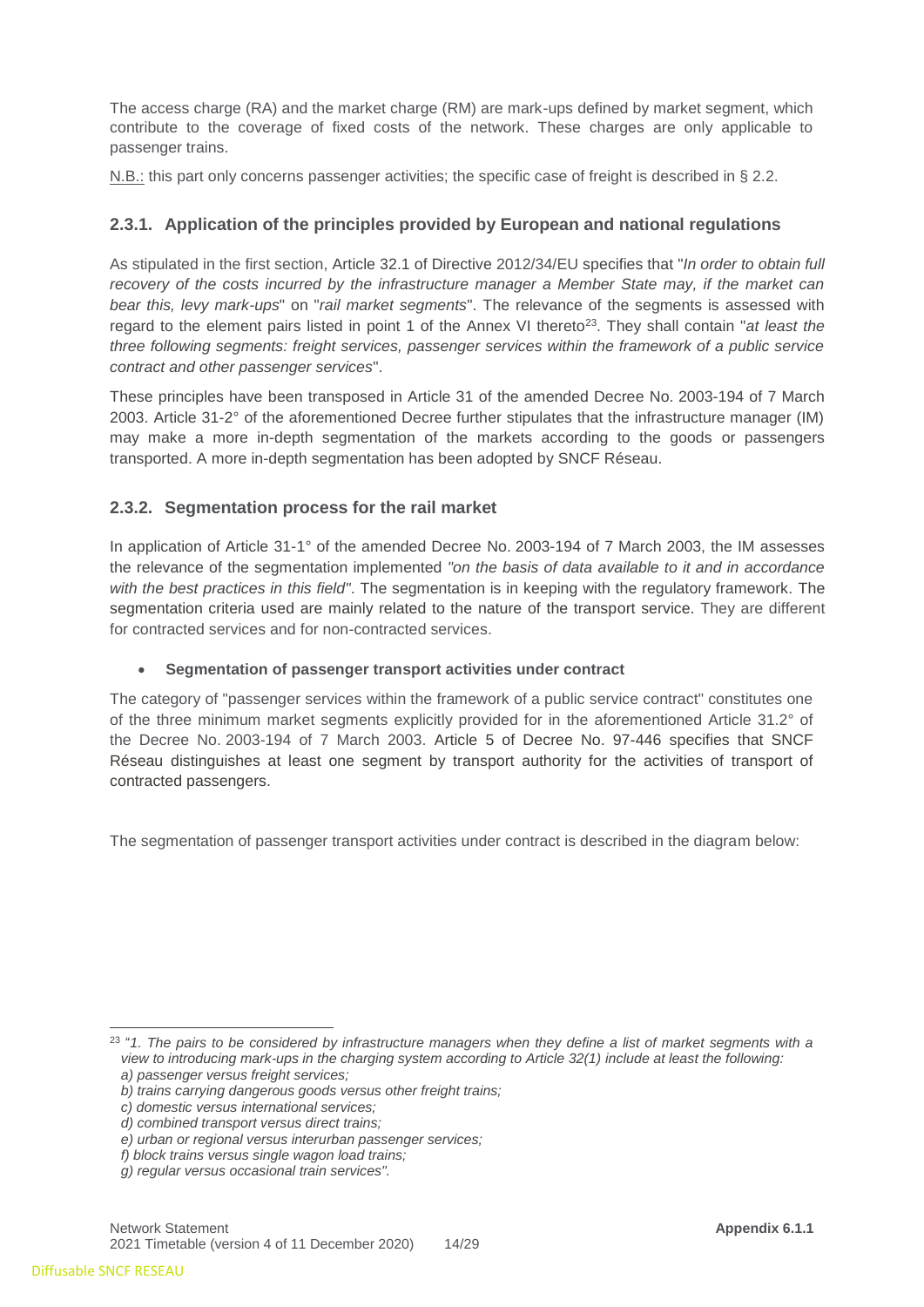

#### • **Segmentation of passenger transport activities not under contract**

Article 31.2° of the amended Decree No. 2003-194 of 7 March 2003 mentions the existence of a mandatory minimum segment, referred to as "*other passenger services"*. This essentially concerns long-distance TAGV and conventional Train activities (other non-contracted trains).

Article 5 of Decree No. 97-446 specifies that SNCF Réseau may carry out a more extensive differentiation by grouping connections that have shared economic, commercial or geographical characteristics.

For the TAGV, the segmentation distinguishes between the A, B, C, D, E domestic segments and the international segments.

For the Other Trains activity which is non-contracted, the segmentation differentiates between the main **types of traffic**. Five segments have been defined: day trains on conventional lines, night trains on conventional lines, vehicle transport trains (Auto-trains), historical and tourist trains, test trains and AEF.

The segmentation of the "*passenger transport activities not under contract*" can be summarised using the following breakdown: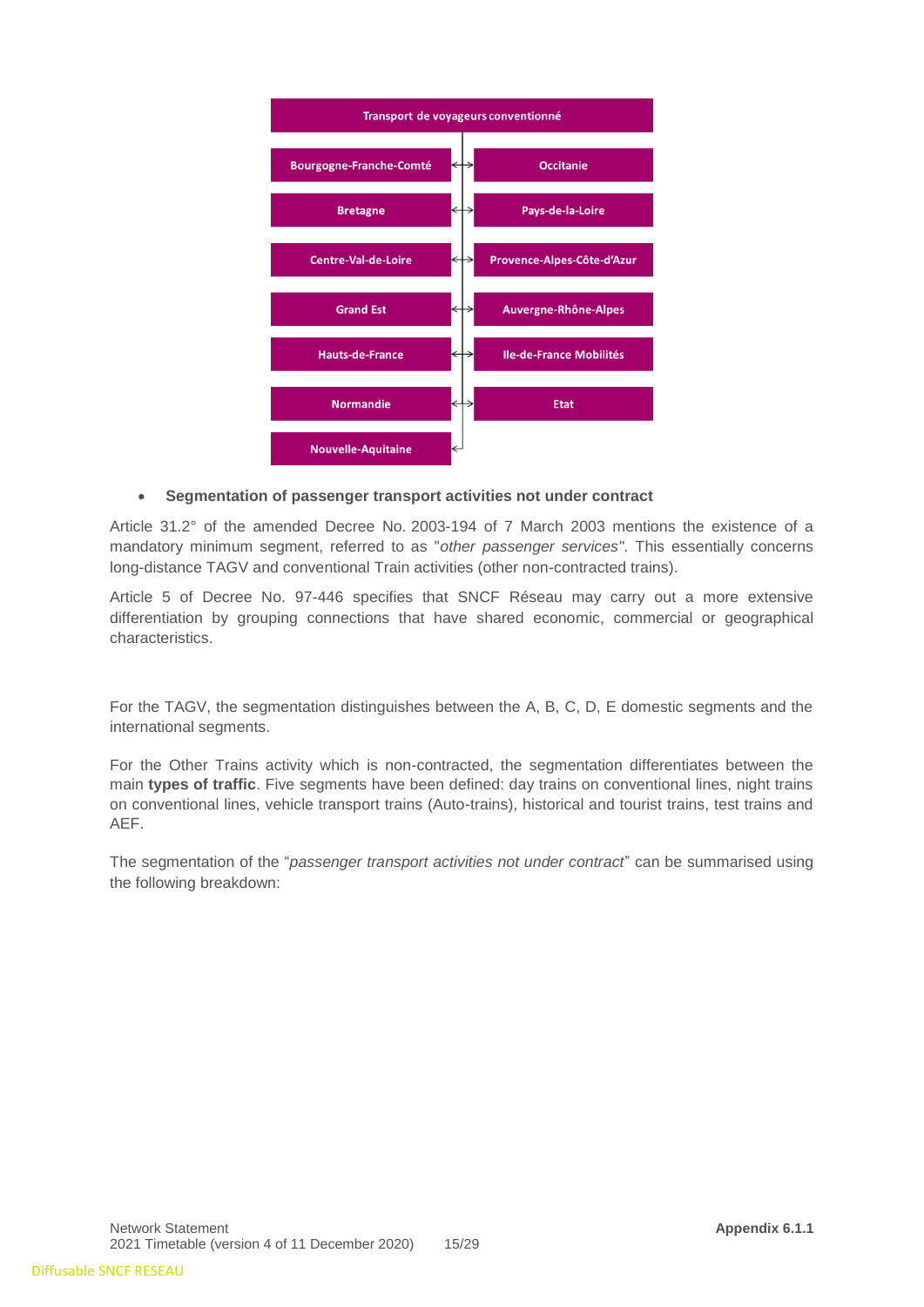

The characterisation of the A, B, C, D, E domestic segments is based on an economic analysis of the downstream passenger market through 2 criteria: size of the market (potential defined according to population) and the size of the rail or road competition (according to the respective journey times of each mode). This analysis, conducted using data that characterise the urban areas served by TAGV (except for land development services), enabled the definition of 5 TAGV segments:

| <b>Segments</b> | <b>Market size</b><br>(population) | <b>Intermodal</b><br>competition<br>(air or road) | <b>Current corridors</b>                                                                                                                                                        |
|-----------------|------------------------------------|---------------------------------------------------|---------------------------------------------------------------------------------------------------------------------------------------------------------------------------------|
| A               | <b>Important</b>                   | Low                                               | <b>Paris Lyon St Etienne</b><br>Radial                                                                                                                                          |
| в               | <b>Medium</b>                      | Low                                               | <b>BPL Radial</b>                                                                                                                                                               |
| C               | <b>Medium</b>                      | <b>Average</b>                                    | East Radial *<br><b>North Radial</b><br>Alps Radial (Grenoble-<br>Chambéry-Annecy-Alpine<br>Valleys)                                                                            |
| D               | <b>Important</b>                   | <b>High</b>                                       | <b>Mediterranean Radial</b><br>(Valence-Marseille-<br>Montpellier-Perpignan-Nice)<br><b>South-West Radial</b><br>(Tours-Bordeaux-Toulouse-<br>Bayonne-Tarbes, excluding<br>SEA) |
| Е               | <b>Inter-sectors or low</b>        | <b>Average or low</b>                             | <b>BFC Radial</b><br><b>Arras Radial</b><br><b>Domestic inter-sectors</b>                                                                                                       |

*(\* on a temporary basis for 2021-2023, the services on the East Radial will be subject to the D segmentation rate, enabling development consistent with historical pricing)*

The works were conducted from public data:

- the 1st market size criterion, based on population, enables a characterisation of the market's potential in terms of passengers;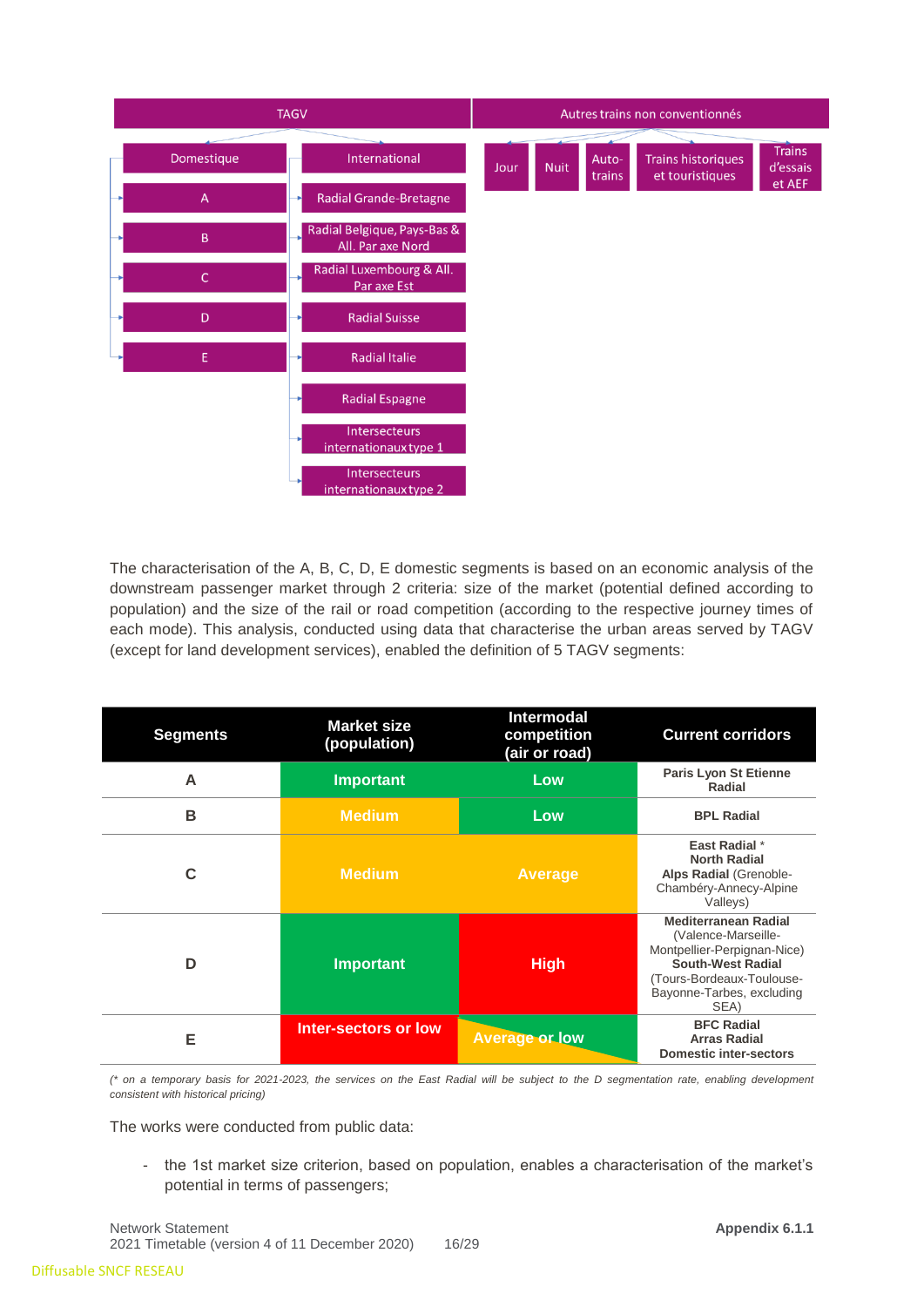- The 2nd, showing the significance of intermodal competition, enables a characterisation of a rail segment according to the various degrees of competition exercised by road and air, as shown in the figure below:



#### **The new high-speed line (LGV) market charge rates differ according to the segmentation**:

- The charge rate for segment A is higher than for segment  $E$ : in fact, the strong market potential and the weak competition create a profitable market for passenger transport undertakings; conversely, segment E is a more difficult market and the pricing level is adapted accordingly.
- If we compare segments C and D, the charge rate for the high-speed line (LGV) market in segment D is lower than the pricing level for a segment C, since the competition from other modes is much higher there: the price helps to support and develop this market, where the potential number of passengers is also greater than the segment C market.

**If a train makes a journey passing through several market segments** (e.g.: Paris-Lyon Part Dieu-Marseille or Paris-Arras-Lille), the pricing is determined according to the average weighted to the train path-km of the unit train paths for the markets served. Therefore, a high-speed train travelling from Paris to Lille with a commercial stop in Arras, then taking the high-speed line to Lille, will be charged in proportion to the length of the high-speed line train path-km in segment E for Paris-Arras, in segment E for Arras-Lille and in segment C for Paris-Lille.

| Barème 2021 RM                                   |                |     | <b>US</b>      |                |                |                | <b>UM</b>      |                |  |
|--------------------------------------------------|----------------|-----|----------------|----------------|----------------|----------------|----------------|----------------|--|
|                                                  | <b>LGV</b>     |     | <b>Majorée</b> | <b>Normale</b> | <b>Minorée</b> | <b>Majorée</b> | <b>Normale</b> | <b>Minorée</b> |  |
| C                                                | 50%            |     | 22,71          | 19,8           | 15,98          | 25,23          | 21,99          | 17,74          |  |
| E                                                | 50%            |     | 10,15          | 10,15          | 10,15          | 11,25          | 11,25          | 11,25          |  |
| paris-Arras-Lille                                |                |     | 16,43          | 14,98          | 13,07          | 18,24          | 16,62          | 14,50          |  |
|                                                  |                |     |                |                |                |                |                |                |  |
|                                                  | Barème 2021 RM |     |                | <b>US</b>      |                |                | <b>UM</b>      |                |  |
|                                                  | <b>LGV</b>     |     | <b>Majorée</b> | <b>Normale</b> | <b>Minorée</b> | <b>Majorée</b> | <b>Normale</b> | <b>Minorée</b> |  |
| A                                                |                | 29% | 28.53          | 24.84          | 20.01          | 31.73          | 27.61          | 22,22          |  |
| D                                                |                | 50% | 18,98          | 16,54          | 13,33          | 21,09          | 18,37          | 14.8           |  |
| F                                                |                | 21% | 10,15          | 10,15          | 10,15          | 11,25          | 11,25          | 11,25          |  |
| <b>Paris-Lyon part Dieu-</b><br><b>Marseille</b> |                |     | 19.88          | 17,59          | 14.59          | 22.09          | 19,54          | 16.20          |  |

By way of example, for 2021:

**The segmentation of TAGV international trains is based on international geographical corridors** 

#### **However:**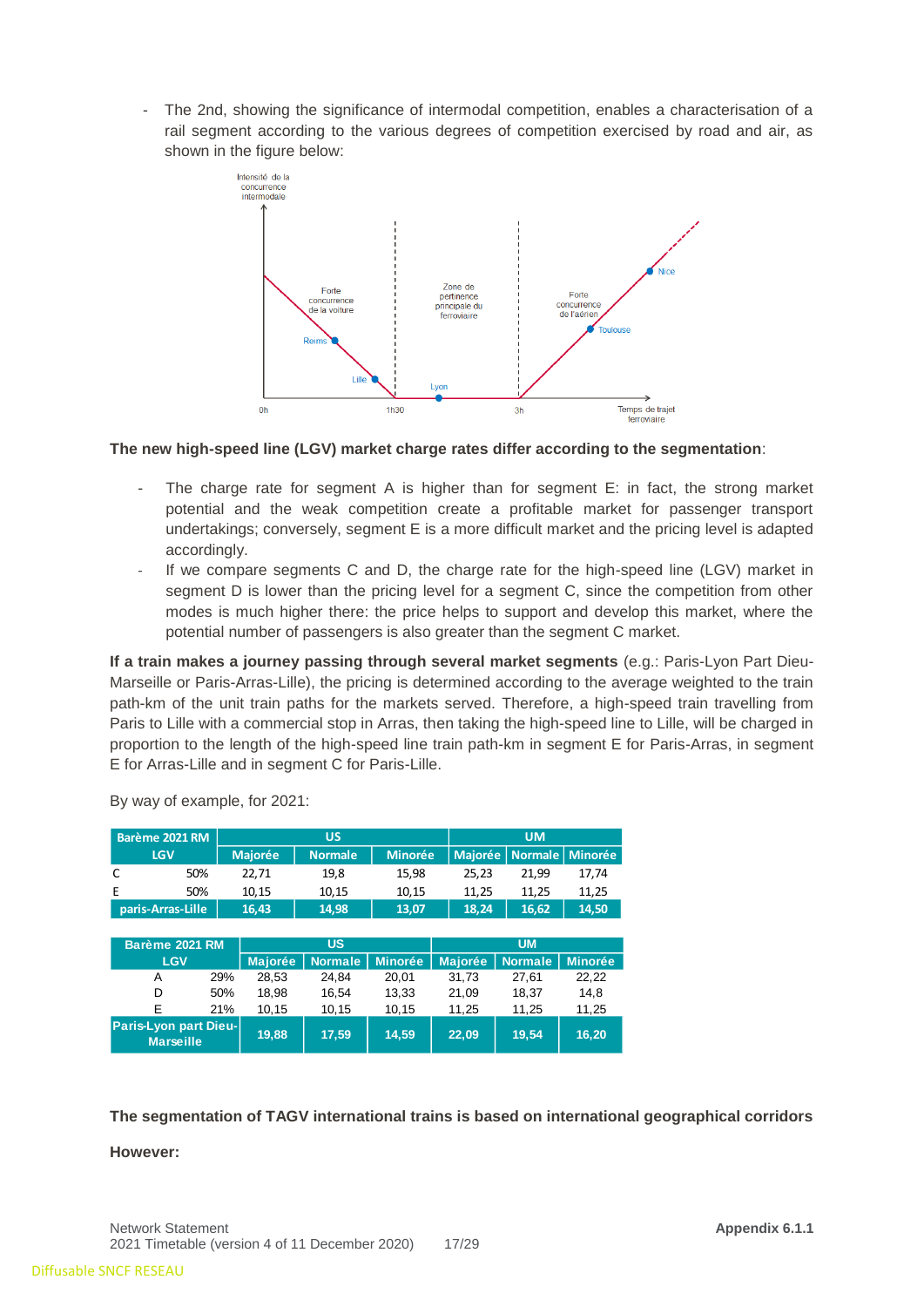- the pricing applicable to an international train path without domestic stop is the international train path high-speed line market charge.

- The pricing applicable to an international train path with domestic stop (laden trains) takes into account the market segments concerned (domestic and international), in proportion to the lengths of the high-speed lines in each of the segments (i.e. without taking account of the intermediate stops within each market segment concerned).

Thus a Paris-Lyon Part Dieu-Chambéry-Milan train, since it has a domestic stop (laden trains) in Lyon, will be charged in proportion to the unit train paths of the high-speed line market charge of segment A (Paris-Lyon on the Paris-Lyon high-speed line) and of the Italy Radial, whereas a Paris-Chambéry-Milan train will be charged at the average rate of segment C (current Alps Radial) and of the Italy Radial.

|                             |                   |                         | <b>USA</b> |               |                | <b>MU</b>        |               |                |  |
|-----------------------------|-------------------|-------------------------|------------|---------------|----------------|------------------|---------------|----------------|--|
| <b>Origin - Destination</b> | HSL distance (km) | <b>Segment</b>          | Increased  | <b>Normal</b> | <b>Reduced</b> | <b>Increased</b> | <b>Normal</b> | <b>Reduced</b> |  |
| Paris - Lyon Part-Dieu      | 400.86/50%        | A                       | 28.53      | 24.84         | 20.01          | 31.73            | 27.61         | 22.22          |  |
| Chambéry – Modane (PF)      | 0/0%              | International type 1 IS | N/A        | N/A           | N/A            | N/A              | N/A           | N/A            |  |
| Paris - Modane (PF)         | 400.86/50%        | <b>Italy Radial</b>     | 19.16      | 19.16         | 19.16          | 21.35            | 21.35         | 21.35          |  |
| <b>Price list</b>           | 801.72            |                         | 23.85      | 22.00         | 19.59          | 26.54            | 24.48         | 21.79          |  |

#### Paris – Lyon Part Dieu – Chambéry – Modane (PF) – Milan:

#### Paris – Chambéry – Modane (PF) – Milan:

|                             |                   |                         | <b>USA</b>       |               |                | <b>MU</b> |               |                |  |
|-----------------------------|-------------------|-------------------------|------------------|---------------|----------------|-----------|---------------|----------------|--|
| <b>Origin - Destination</b> | HSL distance (km) | <b>Segment</b>          | <b>Increased</b> | <b>Normal</b> | <b>Reduced</b> | Increased | <b>Normal</b> | <b>Reduced</b> |  |
| Paris - Chambéry            | 437.01/50%        | C                       | 22.71            | 19.80         | 15.98          | 25.23     | 21.99         | 17.74          |  |
| Chambéry – Modane (PF)      | 0/0%              | International type 1 IS | N/A              | N/A           | N/A            | N/A       | N/A           | N/A            |  |
| Paris - Modane (PF)         | 437.01/50%        | <b>Italy Radial</b>     | 19.16            | 19.16         | 19.16          | 21.35     | 21.35         | 21.35          |  |
| <b>Price list</b>           | 874.02            |                         | 20.94            | 19.48         | 17.57          | 23.29     | 21.67         | 19.55          |  |

A Paris-Dijon-Mulhouse-Basel (PF)-Zurich train will be charged according to the weight in relation to the unit length of each train path between the Paris-Mulhouse high-speed line market charge (segment E, formerly BFC Radial) and the Mulhouse-Basel (PF) high-speed line market charge (type 1 international inter-sector) and the Paris-Zurich high-speed line market charge (Switzerland Radial)

|                             |                          |                         | <b>USA</b> |               |                | <b>MU</b> |               |                |
|-----------------------------|--------------------------|-------------------------|------------|---------------|----------------|-----------|---------------|----------------|
| <b>Origin - Destination</b> | <b>HSL distance (km)</b> | <b>Segment</b>          | Increased  | <b>Normal</b> | <b>Reduced</b> | Increased | <b>Normal</b> | <b>Reduced</b> |
| Paris - Mulhouse            | 320.30/50%               | E                       |            | 10.15         |                |           | 11.25         |                |
| Mulhouse - Basel (PF)       | 0/0%                     | International type 1 IS | N/A        | N/A           | N/A            | N/A       | N/A           | N/A            |
| Paris - Basel (PF)          | 320.30/50%               | Switzerland Radial      |            | 20.10         |                |           | 22.40         |                |
| <b>Price list</b>           | 640.60                   |                         |            | 15.13         |                |           | 16.83         |                |

Non-exhaustive examples of composite pricing are indicated below: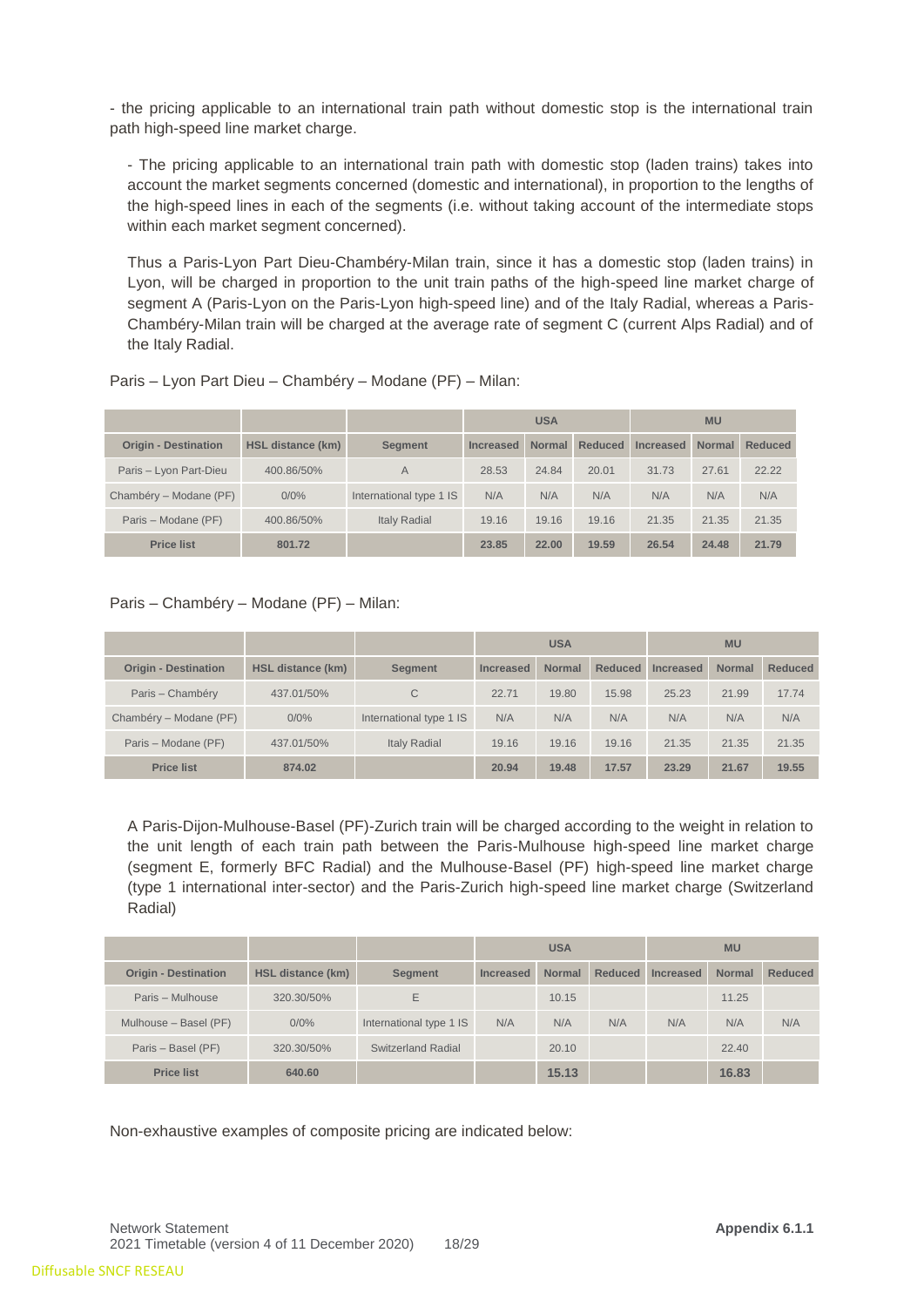| Redevance de Marché (RM)                                                                            |                  |                                  |                                                 |        |                             |       |                          |  |
|-----------------------------------------------------------------------------------------------------|------------------|----------------------------------|-------------------------------------------------|--------|-----------------------------|-------|--------------------------|--|
| <b>PKM</b>                                                                                          | <b>Sur Ligne</b> | Sur Ligne à Grande Vitesse (LGV) |                                                 |        |                             |       |                          |  |
| $(E$ HT par sillon-km)                                                                              | Classique (LC)   | <b>US</b>                        |                                                 |        | <b>UM</b>                   |       |                          |  |
|                                                                                                     |                  |                                  | Majorée Normale Minorée Majorée Normale Minorée |        |                             |       |                          |  |
| Radial Suisse - Genève avec arrêt domestique                                                        | 3,19             | 21,41                            | 19,95                                           | 18,04  | 23,82                       | 22,20 | 20,07                    |  |
| Radial Suisse - Zurich avec arrêt domestique                                                        | 3,19             | ä,                               | 15,13                                           | $\sim$ | $\mathcal{L}_{\mathcal{A}}$ | 16,83 | $\overline{\phantom{a}}$ |  |
| Radial Suisse - Lausanne avec arrêt domestique                                                      | 3,19             |                                  | 15,13                                           | ×,     | $\sim$                      | 16,83 | $\sim$                   |  |
| Radial Italie avec arrêt domestique via Lyon                                                        | 3.19             | 23.85                            | 22.00                                           | 19.59  | 26.54                       | 24.48 | 21.79                    |  |
| Radial Italie avec arrêt domestique via Chambéry                                                    | 3,19             | 20,94                            | 19,48                                           | 17,57  | 23,29                       | 21,67 | 19,55                    |  |
| Radial Italie avec arrêt domestique via Mâcon TGV et Chambéry                                       | 3,19             | 22,11                            | 20,61                                           | 18,65  | 24,60                       | 22,93 | 20,75                    |  |
| Radial Italie avec arrêt domestique via Chambéry et Lyon St Exupery                                 | 3,19             | 23.70                            | 21,88                                           | 19,51  | 26.38                       | 24,35 | 21,70                    |  |
| Radial Espagne avec arrêt domestique                                                                | 3,19             | 16,90                            | 15,68                                           | 14,08  | 17,96                       | 16,60 | 14,81                    |  |
| Radial Luxembourg et Allemagne par Axe Est avec arrêt domestique                                    | 3,19             | 16,99                            | 15,77                                           | 14,16  | 18,90                       | 17,54 | 15,75                    |  |
| Radial Belgique, Pays-Bas et Allemagne par Axe Nord avec arrêt domestique                           | 3,19             | 21,32                            | 19.97                                           | 18,20  | 23,74                       | 22,23 | 20.26                    |  |
| Intersecteur international Genève - Marseille avec arrêt Lyon                                       | 3,19             | i.                               | 10,07                                           | ÷,     | $\overline{\phantom{a}}$    | 11,19 |                          |  |
| Intersecteur international type 1 Allemagne/Luxembourg par Axe Est avec arrêt domestique            | 3,19             | ÷                                | 10,07                                           | ×,     | $\overline{\phantom{a}}$    | 11,19 |                          |  |
| Intersecteur international type 2 Espagne avec arrêt domestique                                     | 3,19             |                                  | 7,49                                            |        |                             | 8,31  |                          |  |
| Intersecteur international Londres - Bruxelles avec arrêt Lille                                     | 3.19             |                                  | 5,18                                            |        |                             | 5.77  |                          |  |
| Intersecteur international Londres - Bruxelles avec arrêt Lille et Calais                           | 3,19             |                                  | 7,47                                            | ÷      | ×,                          | 8,30  |                          |  |
| Intersecteur international Londres - Marne la Vallée-Chessy avec arrêt Lille                        | 3,19             |                                  | 6,66                                            |        |                             | 7,40  |                          |  |
| Intersecteur international Londres - Bourg-St-Maurice avec arrêt Lille                              | 3,19             |                                  | 7,13                                            |        |                             | 7,92  |                          |  |
| Intersecteur international Londres - Marseille avec arrêt Lille                                     | 3,19             |                                  | 7,23                                            |        | ÷,                          | 8,03  |                          |  |
| Intersecteur international Bruxelles - Bourg-St-Maurice                                             | 3,19             |                                  | 9,98                                            |        | i.                          | 11,13 |                          |  |
| Intersecteur international Bruxelles - Bourg-St-Maurice avec arrêt Aerop 2 Ch De Gaulle - TGV       | 3,19             |                                  | 10.04                                           |        |                             | 11,17 |                          |  |
| Intersecteur international Bruxelles - Marne la Vallée-Chessy avec arrêt Aerop 2 Ch De Gaulle - TGV | 3,19             |                                  | 9,99                                            |        | ÷,                          | 11,14 |                          |  |
| Intersecteur international Bruxelles - Marne la Vallée-Chessy avec arrêt Lille                      | 3,19             |                                  | 10,06                                           |        | ä,                          | 11,19 |                          |  |
| Intersecteur international Bruxelles - Strasbourg avec arrêt Aerop 2 Ch De Gaulle - TGV             | 3,19             |                                  | 10,04                                           |        | ÷,                          | 11,17 |                          |  |
| Intersecteur international Bruxelles - Strasbourg avec arrêt Lille                                  | 3.19             |                                  | 10.06                                           |        |                             | 11,19 |                          |  |
| Intersecteur international Bruxelles - Bordeaux avec arrêt Aerop 2 Ch De Gaulle - TGV               | 3,19             |                                  | 10,04                                           |        | ×,                          | 11,17 | ×.                       |  |
| Intersecteur international Bruxelles - Bordeaux avec arrêt Lille                                    | 3,19             |                                  | 10,06                                           |        |                             | 11,19 |                          |  |
| Intersecteur international Bruxelles - Marseille avec arrêt Aerop 2 Ch De Gaulle - TGV              | 3,19             |                                  | 10,05                                           |        | ×,                          | 11,18 |                          |  |
| Intersecteur international Bruxelles - Marseille ou Nice avec arrêt Lille                           | 3,19             |                                  | 10,06                                           |        | ×,                          | 11,19 |                          |  |
| Intersecteur international Bruxelles - Lyon avec arrêt Lille                                        | 3,19             |                                  | 10,06                                           |        |                             | 11,19 |                          |  |
| Intersecteur international Bruxelles - Montpellier avec arrêt Lille                                 | 3,19             |                                  | 10.06                                           |        |                             | 11,19 |                          |  |
| Intersecteur international Bruxelles - Perpignan avec arrêt Lille                                   | 3,19             | ÷                                | 10,06                                           | i.     | ÷,                          | 11,19 | ÷,                       |  |
| Intersecteur international Bruxelles - Rennes avec arrêt Lille                                      | 3,19             |                                  | 10,06                                           |        | $\overline{\phantom{a}}$    | 11,19 | ÷,                       |  |
| Intersecteur international Bruxelles - Nantes avec arrêt Lille                                      | 3,19             |                                  | 10,06                                           | ×,     | $\sim$                      | 11,19 | $\sim$                   |  |
| Multisegment Paris-Lyon-Saint Gervais                                                               | 3,19             | 25,62                            | 22,32                                           | 18,00  | 28,48                       | 24,80 | 19,98                    |  |
| Multisegment Paris-Arras-Lille                                                                      | 3,19             | 16,43                            | 14,98                                           | 13,07  | 18,24                       | 16,62 | 14,50                    |  |
| Multisegment Paris-Lyon-Marseille                                                                   | 3,19             | 19,88                            | 17,59                                           | 14,59  | 22,09                       | 19,54 | 16,20                    |  |
| Multisegment Paris-Lyon-Modane                                                                      | 3,19             | 25.62                            | 22.32                                           | 18.00  | 28.48                       | 24,80 | 19.98                    |  |

This table is updated every month, and the reference document for allocating train paths per customer is sent on a monthly basis. This reference document will be valid for invoicing.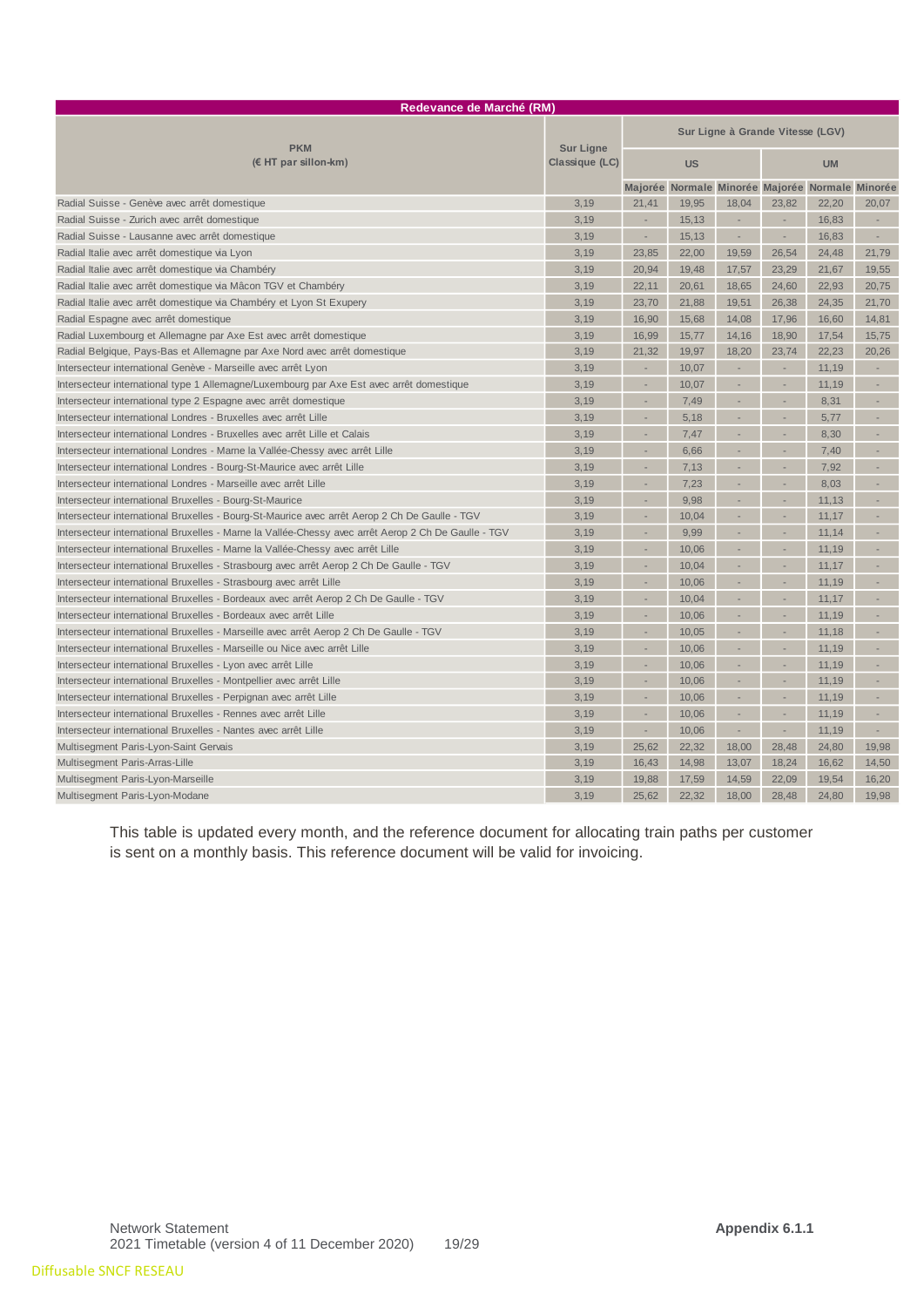## **2.3.3. The level of the mark-ups associated with the market segments**

The mark-ups are levied, in principle, in line with the logic described in Article 6 of Decree No. 97-446. The level of mark-ups can be based on:

- Performance offered by the railway infrastructure (speed, power of the electrical system, etc.)
- The quality of the services facilities of SNCF Réseau:
- The scheduled time of arrival or departure of the trains;
- The carrying capacity;
- The evolution in traffic generated with respect to one or more thresholds defined in chapter 6 (for activities under contract).

#### • **The level of mark-ups for passenger transport activities not under contract**

For the TAGV, the market charge is defined by market segment, with a separate scale for conventional lines (LC) and for high speed lines (LGV).

In order to check the sustainability of the charging system for the different TAGV market segments for the RU or other candidate, SNCF Réseau conducts evaluations based on the economic model of a "normative transport operator", which is deemed to be representative of operators of high speed transport on the national rail network. This model can be used to estimate the transport operators'/candidates' profitability and therefore to ensure that they can bear the level of the charges in accordance with the provisions of Article 6 of Decree No. 97-446.

#### **Model of a normative transport operator**

The normative transport operator model incorporates different sections (model for forecasting revenue, model for estimating operating costs, model that recreates the financial value of the assets from the rolling stock), and makes it possible to test the impact of changes in charges on the profitability of a normative transport operator. This model is broken down by market segment to correspond with the market segments defined for the application of increases.

A demand forecasting model makes it possible to calculate revenue by axis in relation to macroeconomic parameters (GDP, price of oil, inflation on a national scale) combined with hypotheses concerning rail service policy (volume and price per axis).

A model for transport operator costs enables the operating costs and, combined with the demand forecasting model, the gross operating surplus of a transport operator to be estimated.

The cost items considered are as follows:

- traction, support and shunting
- energy
- maintenance
- on-board services
- services within stations, distribution and communication
- structure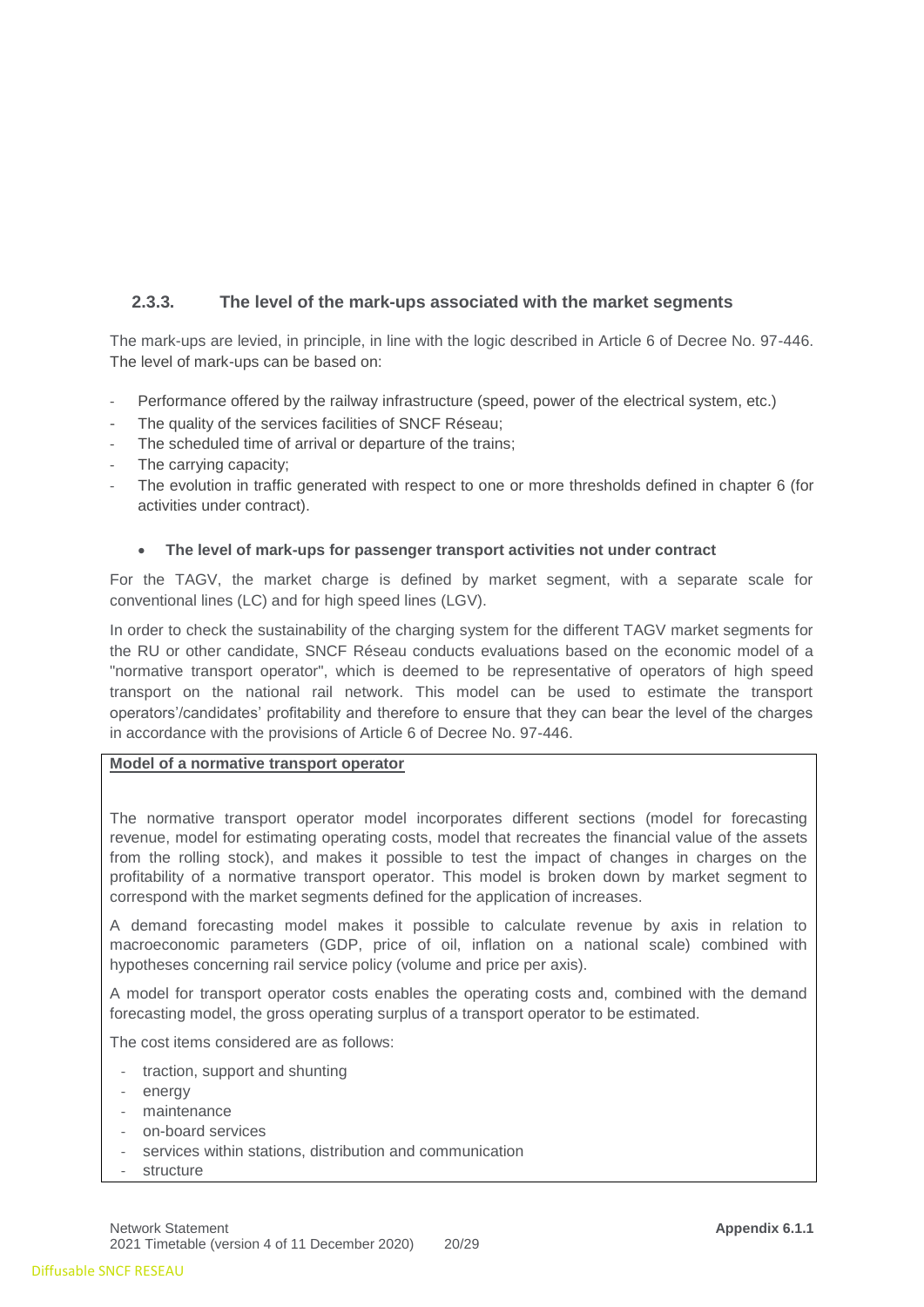#### infrastructure charges

In addition to operating expenses and income, capital costs related to the ownership of an asset are estimated (depreciation, financial expenses).

The model of a normative transport operator is updated annually to take into account changes in the macroeconomic context and competition (changes in the air markets, emergence of "low cost" competition, etc.).

In terms of control, the model of a normative transport operator is transmitted every year to the Regulator to justify the bearability of the charging system for high-speed trains.

For other trains not under contract:

- Day trains, a reputedly sustainable segment whose mark-up level is set at the same level as conventional line TAGVs;
- Night trains represent a more fragile market than day trains and whose mark-up level is zero;
- Auto-trains are services used to transport, usually at night, a vehicle between two stations in the rail network. This is a declining market for which the CDI is similar to that of freight trains and whose mark-up level is zero;
- Historical and tourist trains, a fragile segment, often run by associations, are at a zero mark-up level;
- Test trains and AEF, a segment deemed sustainable (with AEF invoicing the cost of tolls to its customers), has a mark-up level set to the same level as day trains or to a level of high-speed line market charge of segment E in the case of traffic on a high-speed line.
- **The adjustments implemented** for TAGV concerning the high-speed line market charge
- Timetable adjustment according to the theoretical time of departure of the trains: in order to facilitate the development of the offer and take more account of the economy of railway undertakings, the price for the high-speed line market charge will be raised or lowered according to the theoretical time of departure of the train and according to the market segments concerned (segments A, B, C, D). An international train path with a domestic stop will have the timetable adjustment for the pricing part of the corresponding domestic segment. An international train path without a domestic stop will have no timetable adjustment.

| Definition of the type of adjustment per weekly time slot                |                         |                  |                  |                |                  |  |  |
|--------------------------------------------------------------------------|-------------------------|------------------|------------------|----------------|------------------|--|--|
| Type of timetable adjustment                                             |                         | <b>Segment A</b> | <b>Segment B</b> | Segment C      | <b>Segment D</b> |  |  |
|                                                                          |                         | <b>Week</b>      | <b>Week</b>      | <b>Week</b>    | <b>Week</b>      |  |  |
|                                                                          | $[00:00:00 - 01:00:00]$ | <b>HC</b>        | <b>HC</b>        | H <sub>C</sub> | H <sub>C</sub>   |  |  |
| <b>Time slots</b><br><b>Domestic</b><br><b>TAGV</b><br><b>activities</b> | [01:00:00 - 02:00:00 [  | HC.              | <b>HC</b>        | <b>HC</b>      | HC.              |  |  |
|                                                                          | $[02:00:00 - 03:00:00]$ | <b>HC</b>        | <b>HC</b>        | <b>HC</b>      | H <sub>C</sub>   |  |  |
|                                                                          | [03:00:00 - 04:00:00 [  | <b>HC</b>        | H <sub>C</sub>   | H <sub>C</sub> | HC.              |  |  |
|                                                                          | $[04:00:00 - 05:00:00]$ | <b>HC</b>        | <b>HC</b>        | H <sub>C</sub> | H <sub>C</sub>   |  |  |
|                                                                          | [05:00:00 - 06:00:00 [  | <b>HC</b>        | <b>HP</b>        | H <sub>C</sub> | <b>HP</b>        |  |  |
|                                                                          | [06:00:00 - 07:00:00 [  | <b>HP</b>        | <b>HP</b>        | <b>HP</b>      | <b>HP</b>        |  |  |
|                                                                          | [07:00:00 - 08:00:00 ]  | <b>HP</b>        | <b>HP</b>        | <b>HP</b>      | <b>HP</b>        |  |  |
|                                                                          | [08:00:00 - 09:00:00 [  | <b>HC</b>        | <b>HC</b>        | <b>HC</b>      | <b>HC</b>        |  |  |
|                                                                          | [09:00:00 - 10:00:00 [  | <b>HC</b>        | <b>HC</b>        | <b>HC</b>      | <b>HC</b>        |  |  |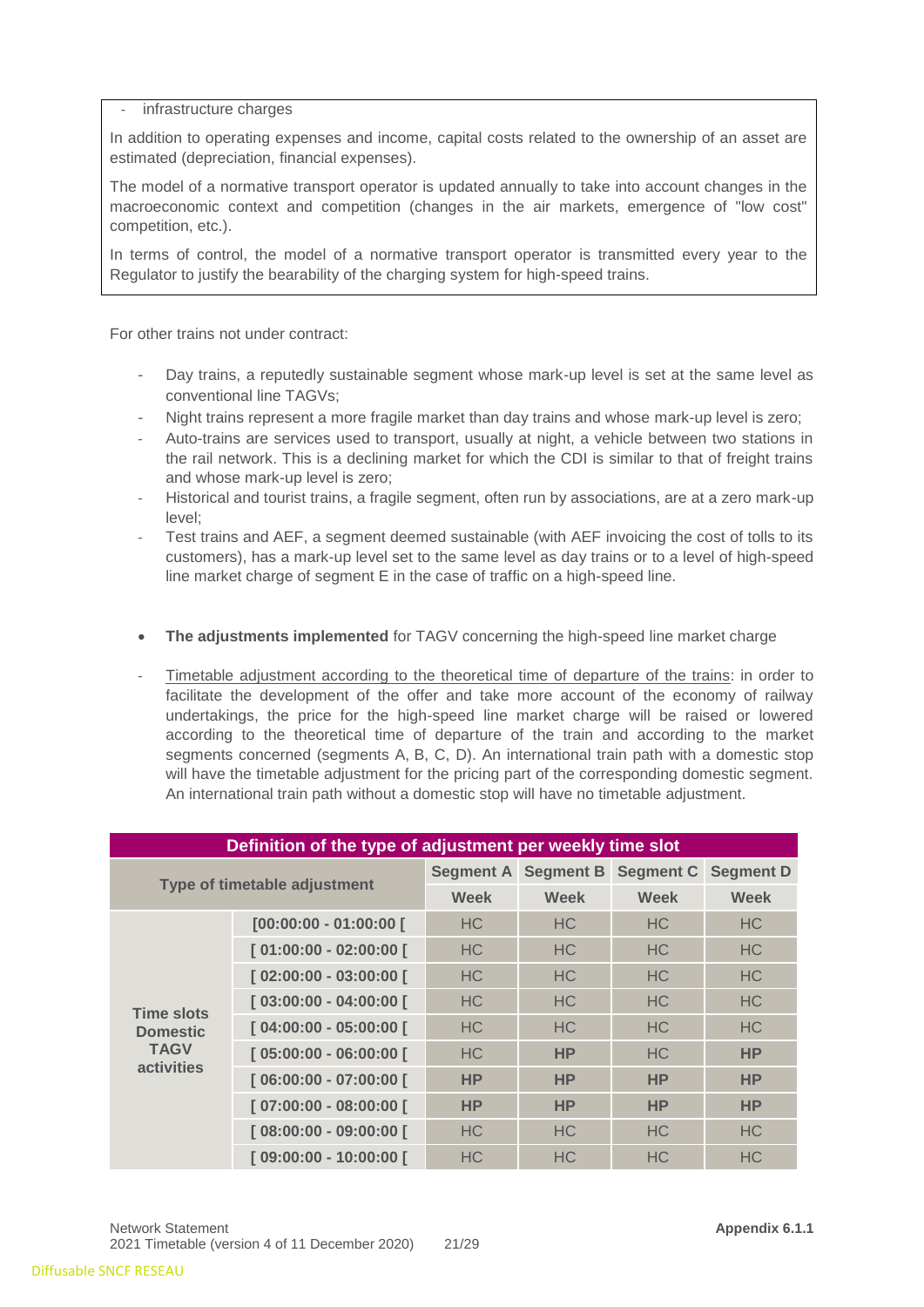|  | [10:00:00 - 11:00:00 [ | <b>HC</b>      | <b>HC</b>      | <b>HC</b>      | <b>HC</b> |
|--|------------------------|----------------|----------------|----------------|-----------|
|  | [11:00:00 - 12:00:00 [ | <b>HC</b>      | HC             | <b>HC</b>      | <b>HC</b> |
|  | [12:00:00 - 13:00:00 [ | HC             | HC             | <b>HC</b>      | <b>HC</b> |
|  | [13:00:00 - 14:00:00 [ | H <sub>C</sub> | HC.            | <b>HC</b>      | <b>HC</b> |
|  | [14:00:00 - 15:00:00 [ | <b>HN</b>      | <b>HN</b>      | <b>HN</b>      | <b>HN</b> |
|  | [15:00:00 - 16:00:00 [ | HN             | <b>HN</b>      | <b>HN</b>      | <b>HP</b> |
|  | [16:00:00 - 17:00:00 [ | <b>HP</b>      | <b>HP</b>      | <b>HP</b>      | <b>HP</b> |
|  | [17:00:00 - 18:00:00 [ | <b>HP</b>      | <b>HP</b>      | <b>HP</b>      | <b>HP</b> |
|  | [18:00:00 - 19:00:00 [ | <b>HP</b>      | <b>HP</b>      | <b>HP</b>      | <b>HP</b> |
|  | [19:00:00 - 20:00:00 [ | <b>HN</b>      | <b>HP</b>      | <b>HP</b>      | <b>HN</b> |
|  | [20:00:00 - 21:00:00 [ | <b>HC</b>      | HC.            | H <sub>C</sub> | <b>HC</b> |
|  | [21:00:00 - 22:00:00 [ | <b>HC</b>      | HC.            | <b>HC</b>      | <b>HC</b> |
|  | [22:00:00 - 23:00:00 [ | H <sub>C</sub> | HC.            | H <sub>C</sub> | HC.       |
|  | [23:00:00 - 00:00:00 [ | <b>HC</b>      | H <sub>C</sub> | <b>HC</b>      | <b>HC</b> |

Theoretical carrying capacity: in order to better understand the downstream passenger market, a discount in the high-speed line market charge is applied for single units (SU) with a multiplying coefficient of 0.96 and an increase with a multiplying coefficient of 1.07 for multiple units (MU). This adjustment applied on the basis of the declared tonnage of the train with the following rule: any train with a tonnage of over 550 tonnes is defined as a multiple unit. A train with a declared tonnage of under 550 tonnes is considered a single unit. In the event of a declaration or rejection of a declaration, the MU price will apply automatically.

The annual down payment and monthly forecast are calculated on the basis of the SU price. Adjustment of the market charge leads to application of the SU or MU adjustment.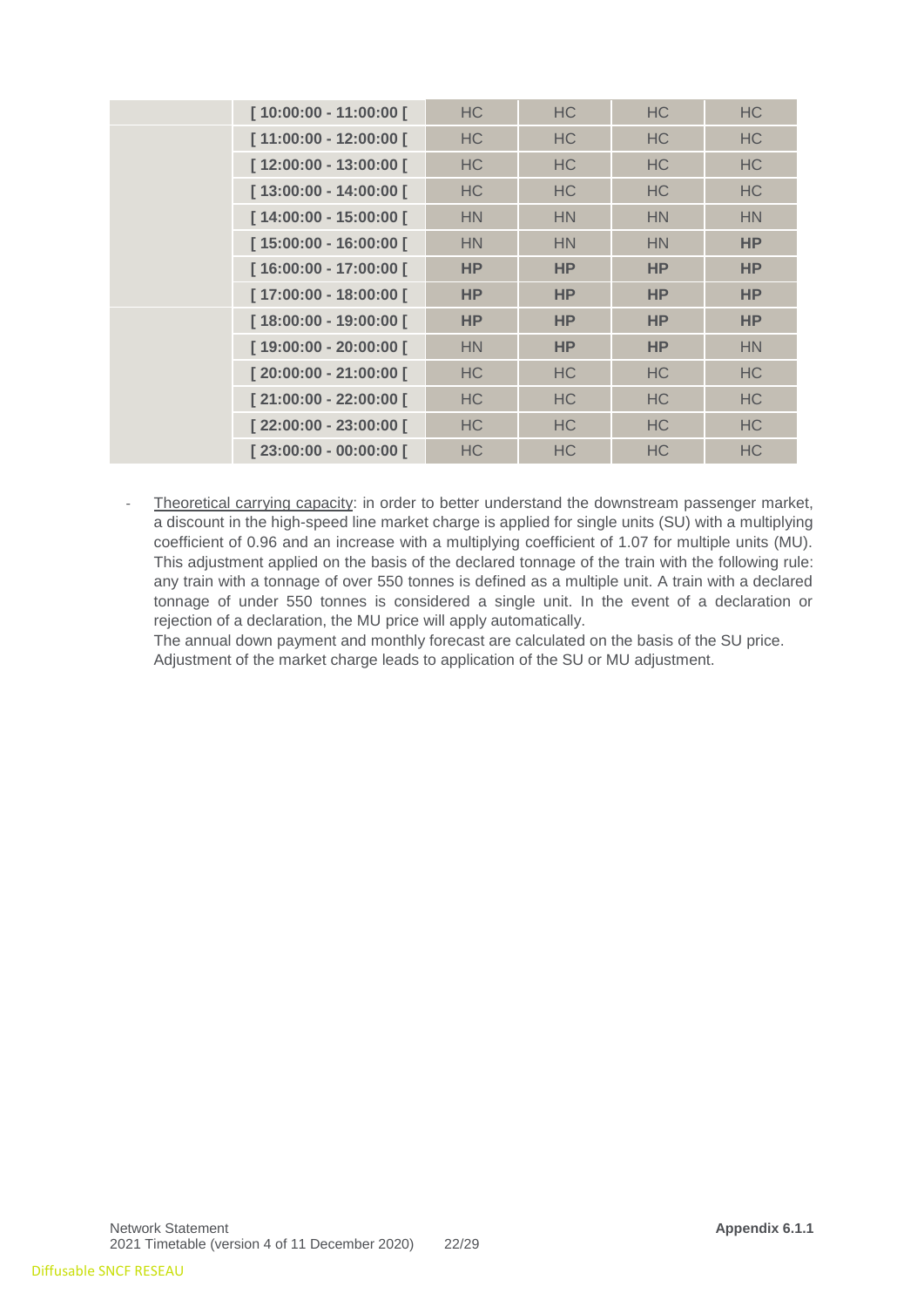- **The level of mark-ups for passenger transport activities under contract**
- For AOT activities under contract, apart from the State, the level of mark-ups for the 2021 timetable is set at the same level as the mark-ups in the 2020 timetable, excluding rail inflation.

For the 2021 timetable, in accordance with article 2133-5 V of the Transport Code and article 10 of Decree 97-446, the overall level of charges (running charge + electric traction charge + market charge) is index-linked to inflation (i.e. 0.5%, value of the 2021 provisional HICP index published by Banque de France in June 2020) with respect to the pricing for the 2020 timetable<sup>24</sup> including the 'passenger platforms' market charge supplement validated by opinion no. 2020-025 of 19 March 2020. The Ile-de-France Mobilités access charge is indexed-linked to inflation (i.e. 0,5%, value of the 2021 provisional HICP index published by Banque de France in June 2020).

- For State AOT activities under contract, for the 2021 timetable, the unit price of the market charge of contracted activities differs depending on the UIC category group, 2-6 or 7-9 for iso tolls based on a 2019 transport plan. The 2021 indexing is +2.9% compared with 2020 (running charge + electric traction charge + market charge).

#### **2.3.4. Access charge (RA)**

For activities under contract, SNCF Réseau levies an access charge (RA) that was historically designed to cover the fixed costs of the infrastructure that are directly attributable to activities under contract. This charge helps to cover the total cost borne by SNCF Réseau in addition to the other revenues it receives as part of the minimum services. The access charge is owed by the State for activities contracted by AOTs apart from Ile-de-France Mobilités and by Ile-de-France Mobilités for its contracted activity.

The amount for the access charge for activities contracted by AOTs apart from Ile-de-France Mobilités was estimated in 2007 at the time of the IGF-CGPC report on national rail network charging in preparation for the 2010 charging reform (see part 2, § 1.2 of the report). The amount for the fixed costs for maintenance, operation and renewal was calculated from the difference between the total cost and their variable costs (product of the traffic and marginal costs of each of the activities) for each line category. The fixed costs are divided between the activities in proportion to the number of trains. For each region, the RA for each market segment was calculated in order to match the sum of fixed costs allocated to the activity contracted by the AOT apart from Ile-de-France Mobilités on the corresponding network.

The access charge for TET was estimated in 2011 for the 2012 Network Statement. It was calculated according to the same principles as the RA related to the activities contracted by the AOTs apart from Ile-de-France Mobilités: it reflects the fixed costs of the TET activity.

Since 2017, TET line transfers have been made to AOTs.

These transfers taking place until 2020 and in order to take into account this strong move from TET to TER activity, the amounts of RA have been revised for the 2020 timetable. Therefore, €247m was deducted from the TET RA and broken down into each segment in proportion to the train-km transferred to each region.

The 2021 access charge for the activities contracted by the AOTs apart from Ile-de-France Mobilités, paid in full by the State, has been updated in accordance with the new method for allocating costs per activities ("isolated supply costs") to ensure uniform coverage of the complete costs in 2021 allocated per AOT.

 $24$  as a reminder, the Conseil d'Etat has ruled on the appeal filed by SNCF Réseau: see article 6.2 of the 2021 Network Statement, version 4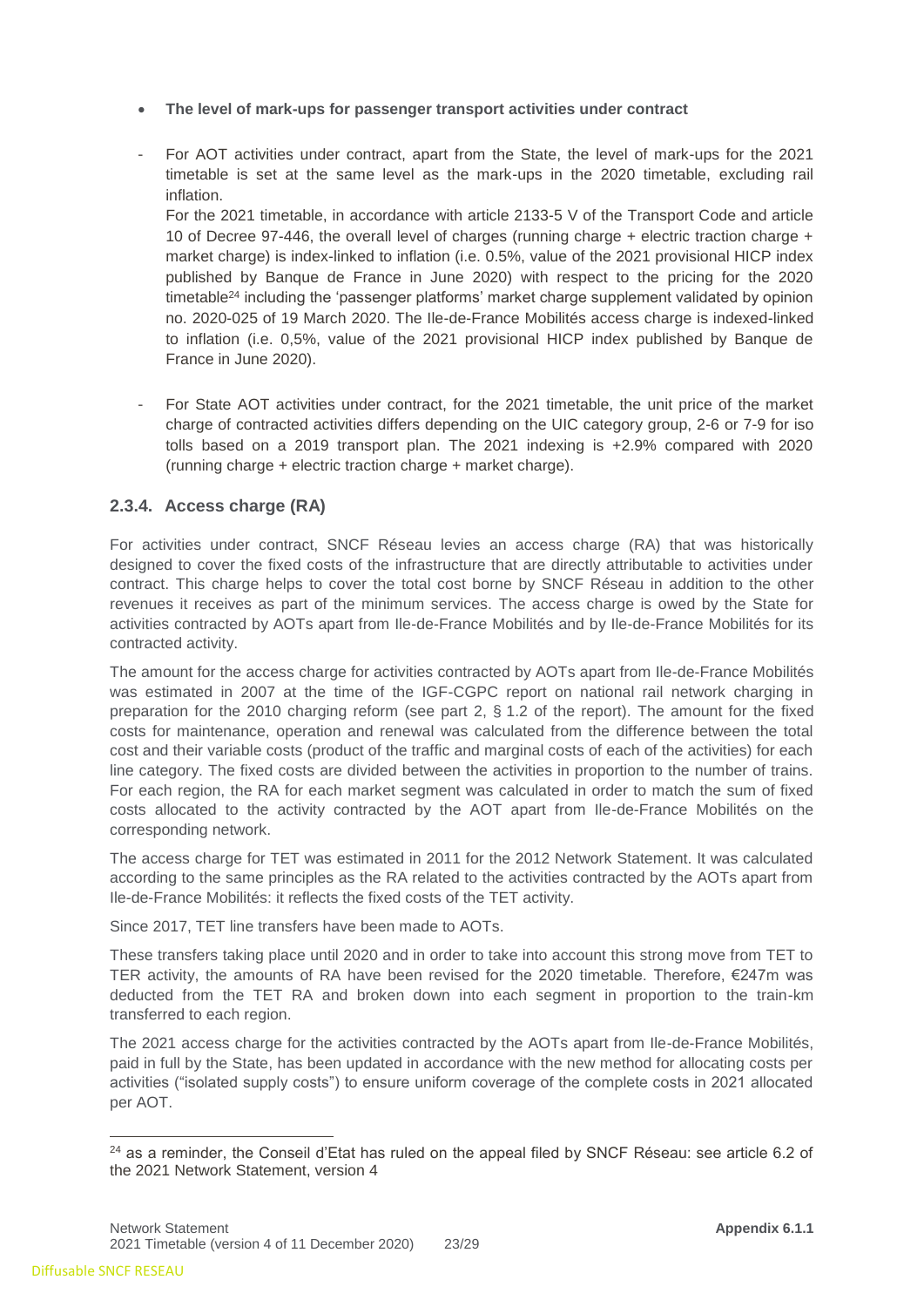The 2021 RA for the Ile-de-France Mobilités AOT has not evolved outside the indexing selected for the activity under contract.

## <span id="page-23-0"></span>**2.4. CONGESTION CHARGE (RS)**

The congestion charge suggested by SNCF Réseau corresponds to a price signal intended to encourage train path applicants to reconsider their needs. The charge is a fixed fee, which differs depending on the activities.

For the 2021 timetable, the congestion charge (RS) is being introduced in accordance with the process detailed in the main document of the NBS (Chapter 4 - Capacity allocation) and the rates mentioned in **Appendix 6.2.**

Following the declaration of foreseeable congestion prior to the declaration of observed congestion, there will be a proposal to implement a significant price effect in order to amend the train path request and facilitate easing the congestion. Several criteria must be respected:

- If the congestion observed was not declared foreseeable, there will be no congestion pricing,
- The congestion observed is based on the theoretical train path at the theoretical time of passing the landmark concerned by the foreseeable congestion,
- There must be two different activities (or market segments for activities under contract) and/or 2 conflicting RU or other candidates for the pricing of the congestion.
- The congestion charge will apply to all theoretical train paths passing through the situation declared congested during congestion times in addition to the other charges for using the infrastructure,
- The congestion charge will apply during the time bracket concerned by the congestion declaration on the basis of the theoretical train path schedule.

In the event of assignment of the train path to a section of line declared foreseeable where congestion is then observed, all charges connected with the train path (excluding traffic-related charges) will be due immediately. In the event of cancellation or substantial modification by the customer after assignment, the amount of these charges will remain owed in its entirety.

The pricing for the congestion charge is based on costs attributable to activities and on the ratio of charges between activities.

The congestion charge does not apply for the construction of the 2021 timetable.

## <span id="page-23-1"></span>**2.5. SPECIAL CHARGES**

The additional charges for the use of the infrastructures referred to above are specifically set out to take account of the investment costs incurred by SNCF Réseau or the loss (maintenance, operating) connected with these projects. The charges change in line with the indexation of tolls (according to the multi-year arrangement defined in paragraph 3).

## **2.5.1. Charge for use of freight trains on the section 38080 "Montérolier-Buchy – Motteville"**

The Montérolier-Buchy-Motteville charge is part of a corridor policy designed to improve the accessibility of the Port of Le Havre (Port 2000), in particular by modernising the section in question, which forms an alternative route avoiding the dense node of Rouen.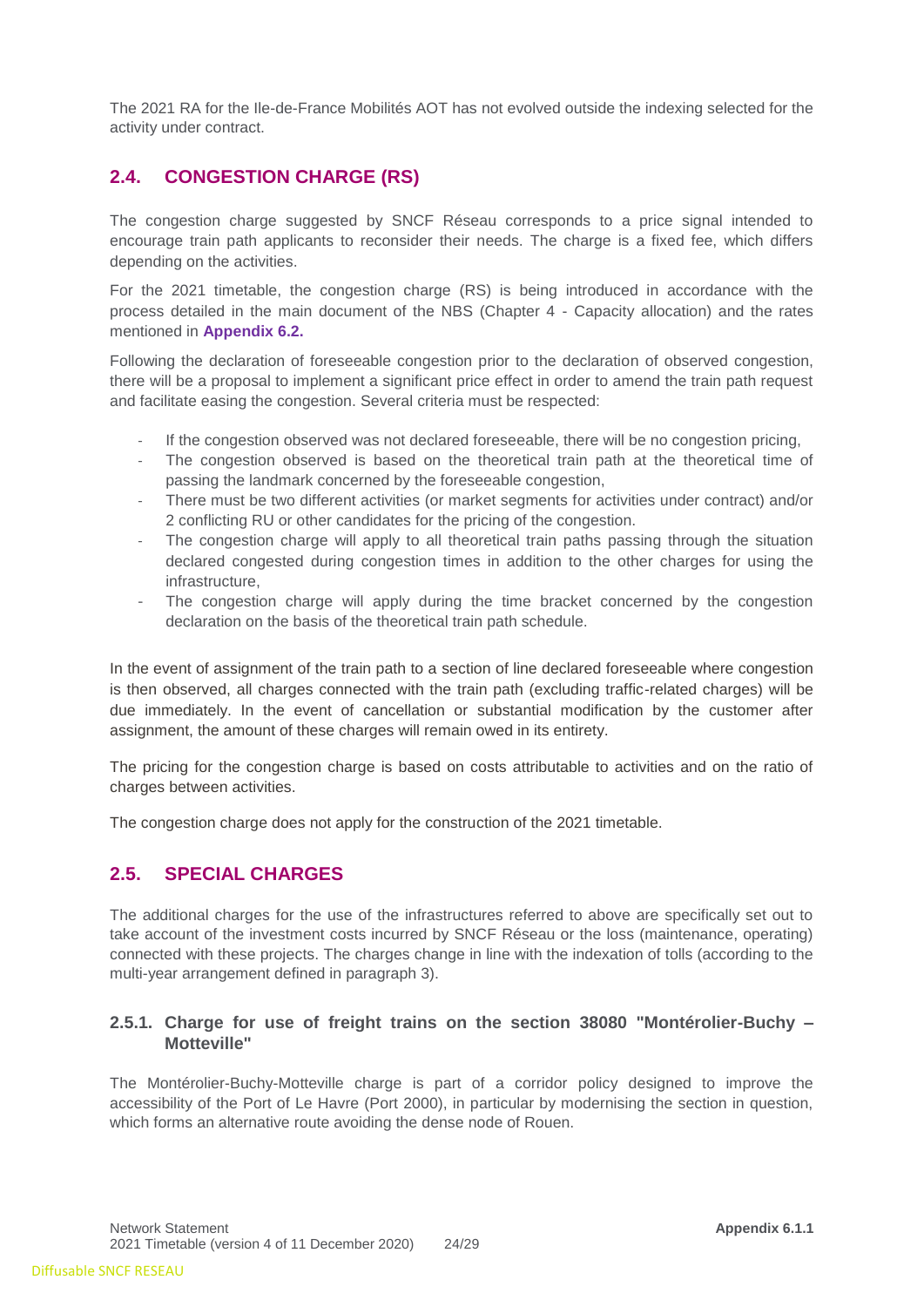To enable SNCF Réseau to fulfil its financial commitment estimated at a current value of €9.918 M, a specific Montérolier-Buchy-Motteville charge was introduced in 2007 and will cease to apply as of the 2027 timetable.

## **2.5.2. Charges for use of freight trains and trains on the piggyback corridor through the Alps (AFA) on the line "Saint-Pierre-d'Albigny – Modane Frontière"**

These charges were introduced to cover the financing provided by SNCF Réseau for implementation of:

- The facilities on the 'Saint-Pierre-d'Albigny Modane Frontière' section (freight trains): this was introduced in 2008 and will cease to apply as of the 2028 timetable;
- Modernisation work on the Mont Cenis (or 'Frejus') tunnel and the conversion to gauge GB1 and work to improve security between Ambérieu and the French-Italian border (Modane) for trains on the piggyback corridor: this was introduced in 2012 and will cease to apply as of the 2032 timetable.

The aim of this work is to develop cross-border traffic of freight transport.

The financial contribution made by SNCF Réseau in 2004 provided additional financing via a special charge based on the traffic level of the benefiting activities, with a distinction between freight and piggyback corridors.

In 2004, these charges were configured to produce the SNCF Réseau contribution of € 5.409 M current value.

#### **2.5.3. Charge for use of the short link line at Mulhouse**

The short link line at Mulhouse is an investment that avoids the need for direct trains capable of high speeds that are travelling from and to northern Alsace to double back in Mulhouse station or to use the Mulhouse-Nord marshalling yard bypass. It allows trains capable of high speeds to gain around 10 minutes and was introduced from the 2012 timetable (at  $\epsilon$  300/train path).

This special charge (charge is per train path) covers the SNCF Réseau contribution of  $\epsilon$  5.1 M current value within this project and will cease to apply as of the 2032 timetable.

## **2.5.4. Charge for use of electric trains on the sections 53003 A "Pasilly – Le Creusot" and 53003 B "Le Creusot – Mâcon"**

The charge for use of electric trains on the sections 53003 A "Pasilly – Le Creusot" and 53003 B "Le Creusot – Mâcon" (both on the Paris-Lyons HSL) corresponds to the use of facilities distributing traction energy to trains ("catenary systems").

This charge is designed to cover the investment of €52.333 M excluding VAT and is fixed initially for a period of 15 years from the end of the work. It was introduced at the time of the 2009 timetable and will cease to apply as of the 2023 timetable.

## **2.5.5. Special charge related to the CEVA project**

The Cornavin-Eaux Vives-Annemasse rail link project will be implemented at the start of the 2020 timetable. It is designed to offer passengers access to "Greater Geneva" via the Leman Express, with 2 km of new line in France between Annemasse and Geneva.

This charge is designed to cover the SNCF Reseau share of €35 M within the overall investment of €244 M excluding VAT and is fixed for a period of 20 years from the end of the work. It will start with the 2020 timetable and will cease to apply as of the 2040 timetable.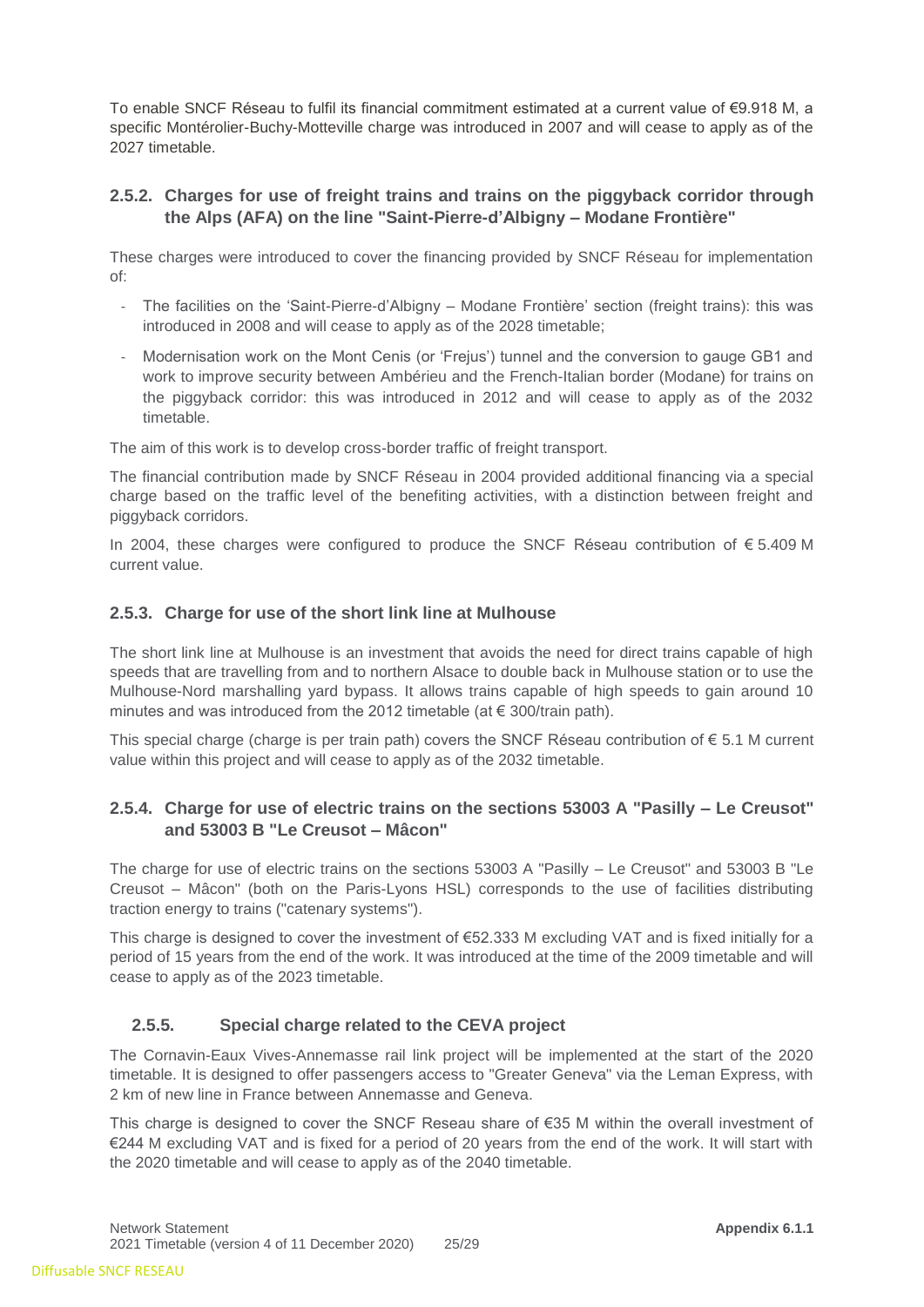## **2.5.6. Special charge related to the Serqueux-Gisors modernisation project**

The Serqueux-Gisors modernisation project, initially scheduled for commissioning during 2020, will be commissioned during the first half of 2021 (the precise date of commissioning will be shown in a communication sent to the customers concerned). The plan is to create a new freight route to strengthen the rail service to the port of Le Havre and to offer additional capacity for freight trains between the Normandy ports and the Paris region.

This charge is designed to cover the SNCF Reseau maintenance and operating loss linked to the investment of €264.9 M excluding VAT and is fixed for period of 20 years from the end of the work. It will cease to apply as of the 2041 timetable.

## **2.5.7. Special charge connected with the LGV+ Paris-Lyon project**

The LGV+ Paris-Lyon project seeks to implement the European interoperation system entitled ERTMS and to modernise the signalling installations on the LGV (high-speed line). Its purpose is to bolster the frequency of trains through a range of technological innovations.

This charge is designed to cover the SNCF Reseau financing of €194 M out of the overall investment of €820 M excluding VAT and is fixed for a period of 25 years from the end of the work. It will start with the 2023 timetable and will cease to apply as of the 2048 timetable.

## **2.5.8. Summary**

For each of the charges defined above, the amount of the investment made by SNCF Réseau and covered by the special charge, and the period of application for the charge are detailed below:

| <b>Special charges</b>                                                                                                                          | <b>Amount of</b><br>investment<br>borne by SNCF<br><b>Réseau</b><br>In million euros,<br>current value | <b>Duration of</b><br>collection | <b>First year</b><br><b>of</b><br>collection | Last year<br>(last timetable)<br>of collection |
|-------------------------------------------------------------------------------------------------------------------------------------------------|--------------------------------------------------------------------------------------------------------|----------------------------------|----------------------------------------------|------------------------------------------------|
| Charge for use of freight trains<br>on the section 38080<br>"Montérolier-Buchy - Motteville"                                                    | €9.9 M(*)                                                                                              | 20 years                         | 2007                                         | 2026                                           |
| Charges for use of freight trains<br>on the line "Saint-Pierre-<br>d'Albigny - Modane Frontière"                                                |                                                                                                        |                                  | 2008                                         | 2027                                           |
| Charges for use of trains of the<br>piggyback corridor through the<br>Alps (AFA) on the line "Saint-<br>Pierre-d'Albigny - Modane<br>Frontière" | €5.4 M(*)                                                                                              | 20 years                         | 2012                                         | 2031                                           |
| Charge for use of electric trains<br>on the sections 53003 A<br>"Pasilly - Le Creusot" and<br>53003 B "Le Creusot - Mâcon"                      | €52.3 M(*)                                                                                             | 15 years                         | 2009                                         | 2022                                           |
| Charge for use of the short link<br>line at Mulhouse                                                                                            | $\epsilon$ 5.1 M                                                                                       | 20 years                         | 2012                                         | 2031                                           |
| Special charge related to the<br><b>CEVA</b> project                                                                                            | €35 M( $*$ )                                                                                           | 20 years                         | 2020                                         | 2039                                           |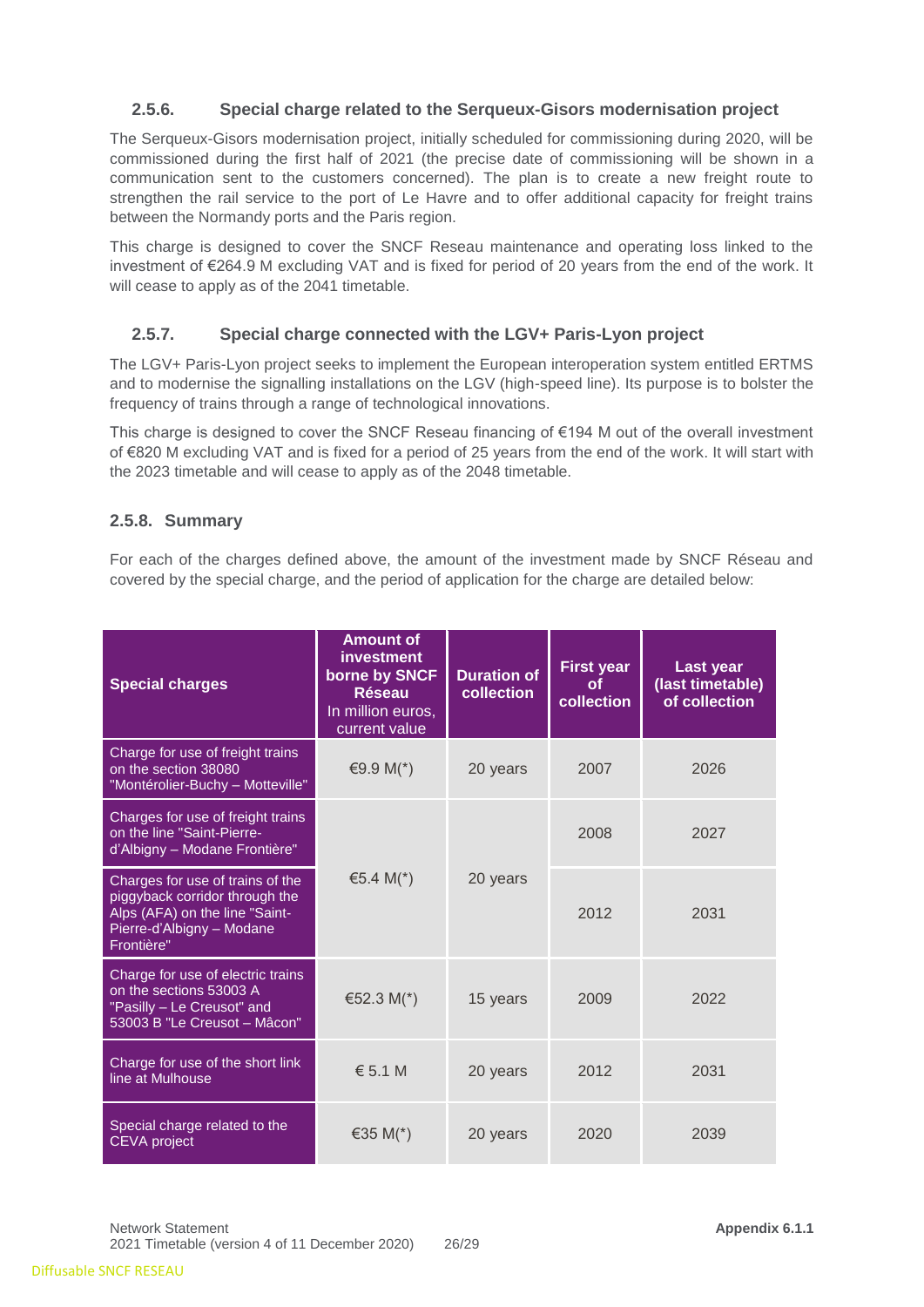| <b>Special charges</b>                                                    | Amount of<br><i>investment</i><br>borne by SNCF<br><b>Réseau</b><br>In million euros,<br>current value | <b>Duration of</b><br>collection | <b>First year</b><br>0t<br>collection | Last year<br>(last timetable)<br>of collection |
|---------------------------------------------------------------------------|--------------------------------------------------------------------------------------------------------|----------------------------------|---------------------------------------|------------------------------------------------|
| Special charge related to the<br>Serqueux-Gisors modernisation<br>project | €0 M( $*$ )                                                                                            | 20 years                         | 2021                                  | 2040                                           |
| Special charge connected with<br>the LGV+ Paris-Lyon project              | €194 M                                                                                                 | 25 years                         | 2023                                  | 2047                                           |

(\*) *For this project, the special charge covers the maintenance and operating loss*.

# <span id="page-26-0"></span>**3. CHANGES IN COSTS AND CHARGES**

## <span id="page-26-1"></span>**3.1. CHANGES IN PASSENGER CHARGES 2020 TO 2021**

- **The polls for activities under contract are inflation-linked, at +0.5% between 2020 and 2021** (2021 HICP – source Banque de France June 2020). The running charge (RC) will change according to the CDI indexation  $(+0.75\%)$ ;
- The electric traction charge (RCE) will change according to the CDI indexation specific to this service (+4.63%);
- The market charge will change based on the indexation rate, leading to an overall increase in tolls by market segment (+0.5% for activities under contract excluding the access charge).
- The Ile de France Mobilités access charge is indexed at +0.5%
- The access charges for regional AOT activities under contract (excluding Ile-de-France Mobilités) and State AOT Etat paid by the State are indexed at +2.9%

**The tolls for activities not under contract will be in line with inflation of +1.4% between 2020 and 2021** (HICP 2021 – source: Banque de France June 2019), by way of derogation from the performance contract and in accordance with the statements from the Prime Minister in May 2018.

In detail, the charges for passenger activities for the 2021 timetable will change as follows:

- The running charge (RC) will change according to the CDI indexation (+0.75%);
- The electric traction charge (RCE) will change according to the CDI indexation specific to this service (+4.63%);
- The market charge will change based on the indexation rate, leading to an overall increase in tolls by market segment (+1.4% for activities not under contract).

# <span id="page-26-2"></span>**3.2. SPECIFIC CASE OF CHANGE TO THE AMOUNT OF THE RUNNING CHARGE FOR FREIGHT ACTIVITIES**

In his speech of 25 May 2018, the Prime Minister confirmed the State's support for freight business and announced that changes in prices paid by companies will be limited to the change in consumer prices. Consequently, changes in tolls for companies will no longer include the catch-up assumption of the CDI, provided for by the 2017-2026 contract signed between the State and SNCF Réseau on 17 April 2017.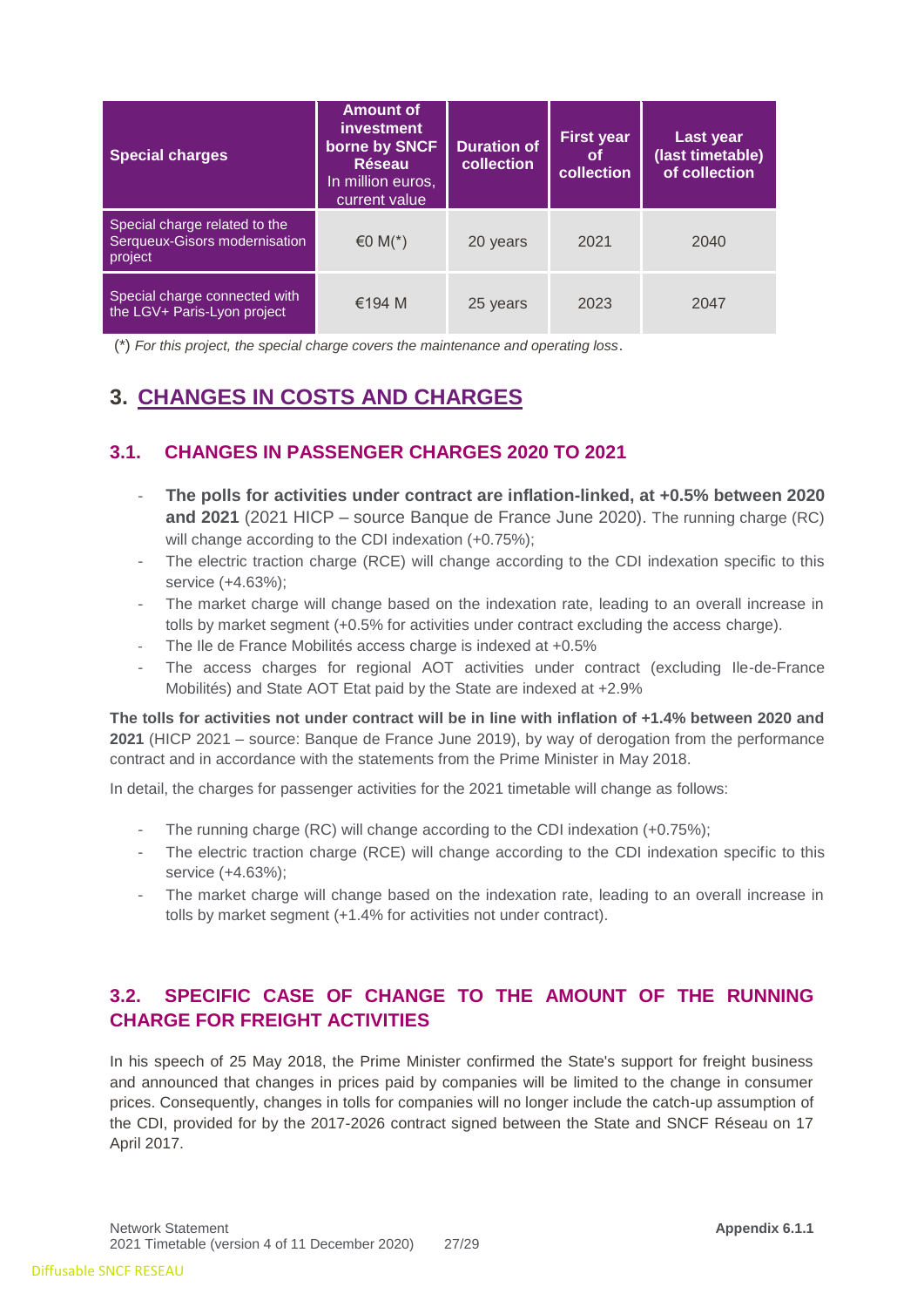Thus, after the increases of +3.80% in 2018 and +5.80% in 2019, the running charge rate paid by freight companies increased by +1.80% between 2019 and 2020 (HICP 2020 - source: Banque de France June 2018) and will increase by 1.40% between 2020 and 2021 (HICP 2021 - source: Banque de France June 2019). The electric traction charge (RCE) will increase by +4.63%, exactly as the other activities.

## <span id="page-27-0"></span>**3.3. CHANGES FOR THE 2021-2023 PERIOD (FOR NON-CONTRACTED AND FREIGHT ACTIVITIES)**

The multi-year pricing will satisfy the market's need for predictable tolls and pricing stability. SNCF Réseau thus proposes maintaining the structure of the charges over the pricing cycle concerned and developing charges according to know indexes.

Thus, prices for non-contracted and freight activities will increase in line with inflation (HICP provisional index, published by the Banque de France in June Y-1 for year Y timetable)

In detail, the charges will change as follows:

- Running charge (RC): this will evolve based on maintenance, operating and renewal costs. The indexation thus defined will apply to the amount of gross RC (including the freight compensation paid by the State) for freight pricing and to the RC for passenger activities; the net traffic charge, less the freight compensation, will evolve according to the HICP provisional index published in June Y-1;
- Electric traction charge (RCE): smoothing is proposed over 3 years to take account of the risk in costs linked to the trajectory of catenary and EALE investments, i.e. 4.63% per year from 2021 to 2023;
- Market charge (RM) for passenger activities: the levels of indexing of the RM are defined as a 'looping' element (RC+RM+RCE) in order to respect the global evolution (HICP provisional index, published by the Banque de France in June Y-1) for non-contracted activities;

The scales are calculated and published in September Y-1 of each year according to these indexes.

- Any existing special charges will be indexed at the level of Banque de France HICP provisional inflation published in June Y-1. Depending on the situation of future investment projects, a new special charge may be defined during the 2021-2023 pricing cycle.
- For the RCTE-A component, the charging will correspond to the price set for the year 2021 (published in December 2020) and may be adjusted, if appropriate, in December Y-1, of the contractual price for year Y with the SNCF Réseau supplier, depending, on the one hand, on the market prices for electricity and the permitted by the ARENH mechanism to SNCF Réseau and, on the other, on the adjustment of the cost of the capacity mechanism.
- It should be noted that, in the event of a discrepancy between the envisaged and real indexes, half of that discrepancy (higher or lower) will be taken into account for the pricing project for the following cycle, 2024- 2026 (which will be developed during 2022) for noncontracted activities.

## <span id="page-27-1"></span>**3.4. CHANGES FOR THE 2021-2023 PERIOD (FOR STATE AOT CONTRACTED ACTIVITIES AND ACCESS FEES PAID BY THE STATE)**